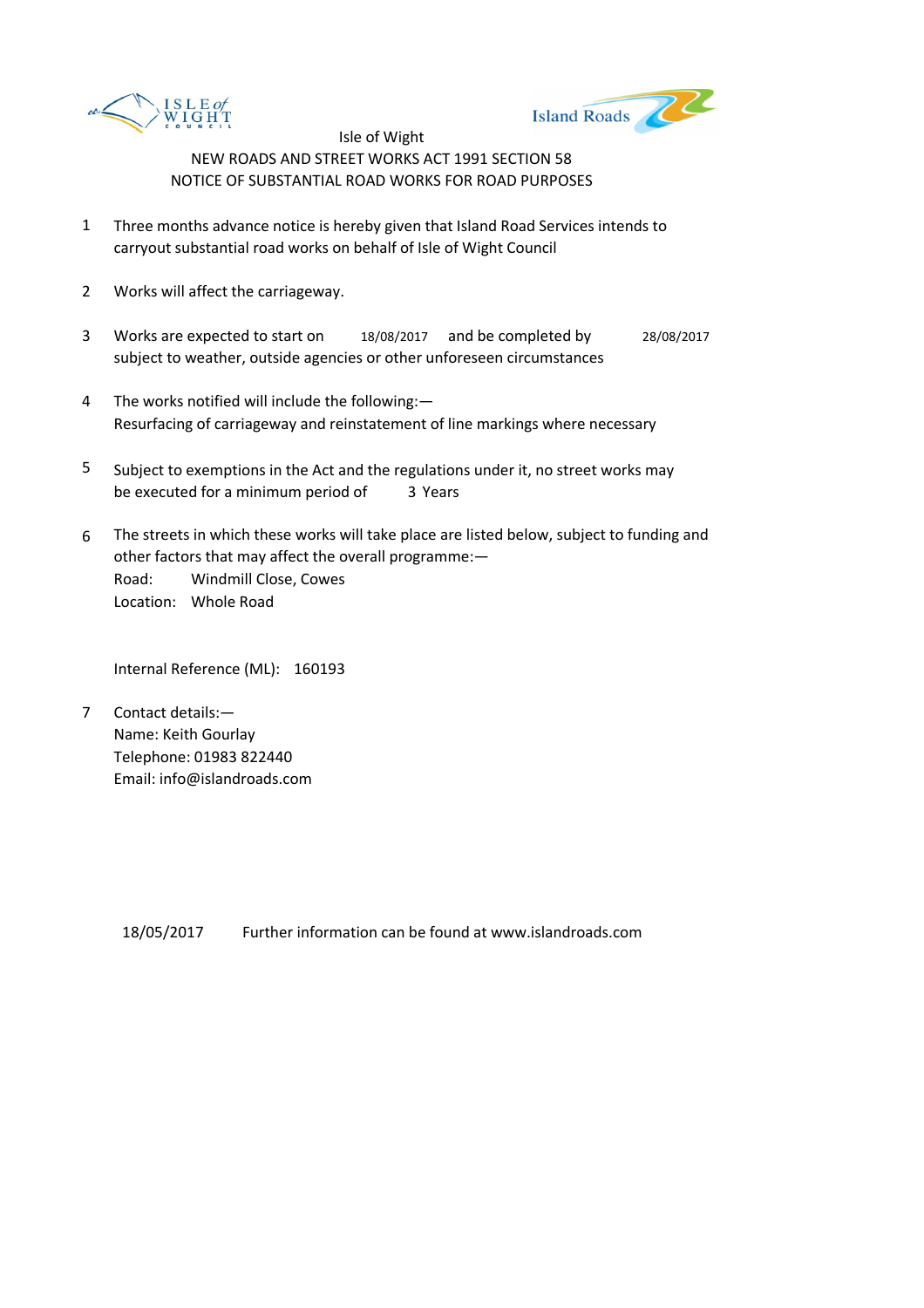



- 1 Three months advance notice is hereby given that Island Road Services intends to carryout substantial road works on behalf of Isle of Wight Council
- 2 Works will affect the carriageway.
- 3 Works are expected to start on 18/08/2017 and be completed by 28/08/2017 subject to weather, outside agencies or other unforeseen circumstances
- 4 The works notified will include the following:— Resurfacing of carriageway and reinstatement of line markings where necessary
- 5 be executed for a minimum period of 3 Years Subject to exemptions in the Act and the regulations under it, no street works may
- 6 Road: Reynolds Close, Cowes Location: Whole Road The streets in which these works will take place are listed below, subject to funding and other factors that may affect the overall programme:—

Internal Reference (ML): 160167

7 Contact details:— Name: Keith Gourlay Telephone: 01983 822440 Email: info@islandroads.com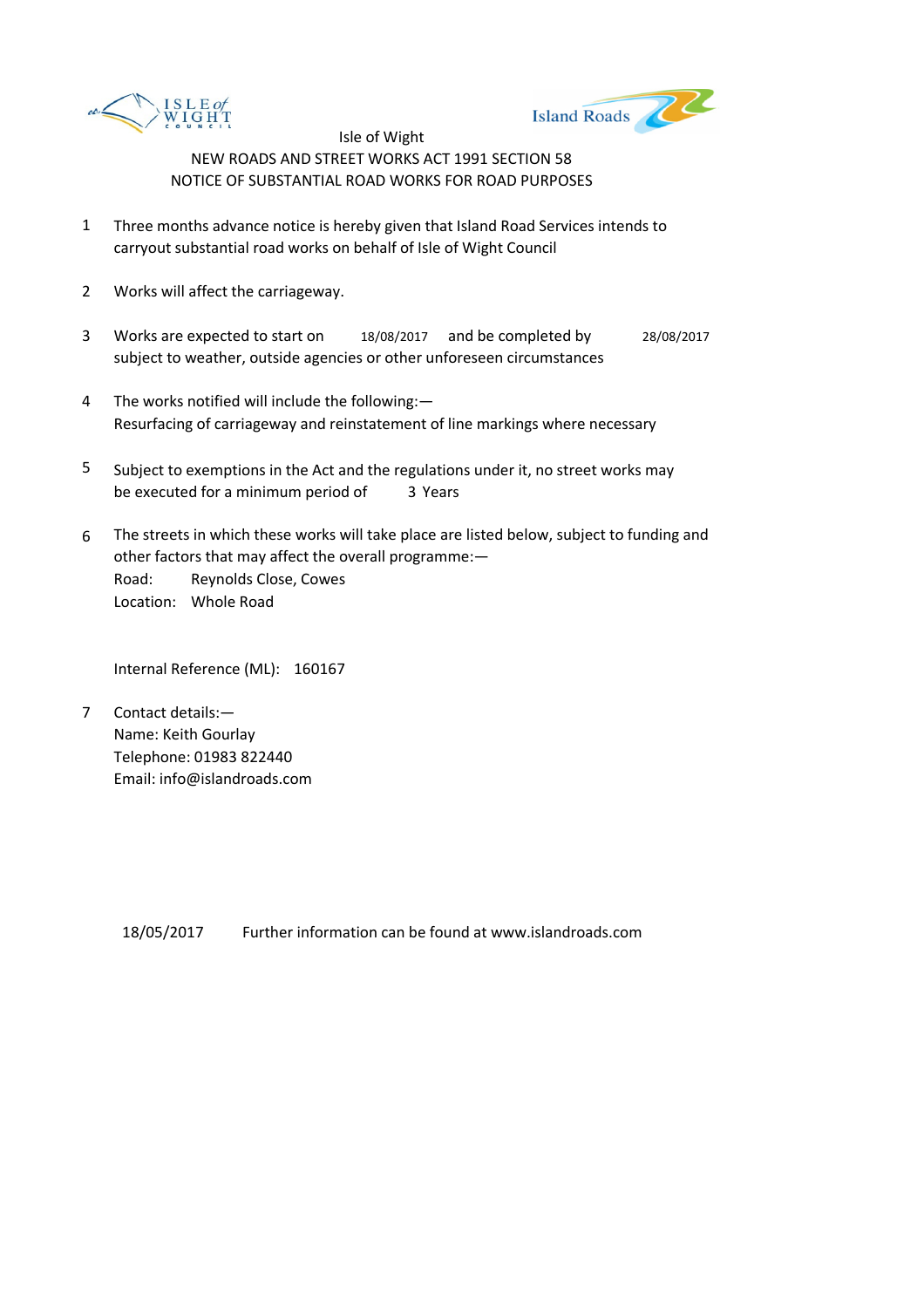



- 1 Three months advance notice is hereby given that Island Road Services intends to carryout substantial road works on behalf of Isle of Wight Council
- 2 Works will affect the carriageway.
- 3 Works are expected to start on 18/08/2017 and be completed by 28/08/2017 subject to weather, outside agencies or other unforeseen circumstances
- 4 The works notified will include the following:— Resurfacing of carriageway and reinstatement of line markings where necessary
- 5 be executed for a minimum period of 3 Years Subject to exemptions in the Act and the regulations under it, no street works may
- 6 Road: Woodvale Road, Gurnard Location: From Princes Esplanade to Jordan Close Junction The streets in which these works will take place are listed below, subject to funding and other factors that may affect the overall programme:—

Internal Reference (ML): 141123

7 Contact details:— Name: Keith Gourlay Telephone: 01983 822440 Email: info@islandroads.com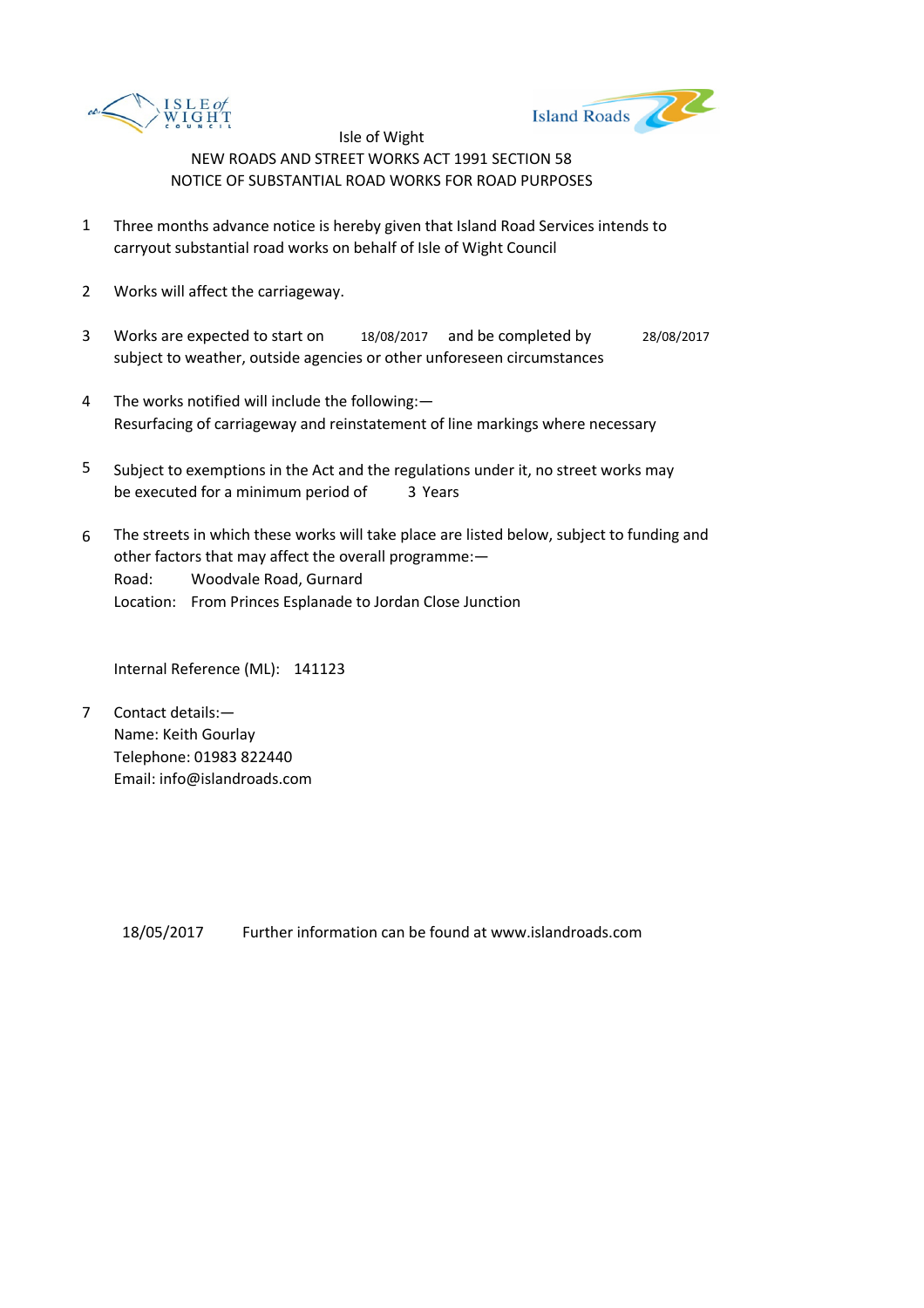



- 1 Three months advance notice is hereby given that Island Road Services intends to carryout substantial road works on behalf of Isle of Wight Council
- 2 Works will affect the carriageway.
- 3 Works are expected to start on 18/08/2017 and be completed by 28/08/2017 subject to weather, outside agencies or other unforeseen circumstances
- 4 The works notified will include the following:— Resurfacing of carriageway and reinstatement of line markings where necessary
- 5 be executed for a minimum period of 3 Years Subject to exemptions in the Act and the regulations under it, no street works may
- 6 Road: Esplanade, East Cowes Location: From Albany Road Junction to Cambridge Road Junction The streets in which these works will take place are listed below, subject to funding and other factors that may affect the overall programme:—

Internal Reference (ML): 140307

7 Contact details:— Name: Keith Gourlay Telephone: 01983 822440 Email: info@islandroads.com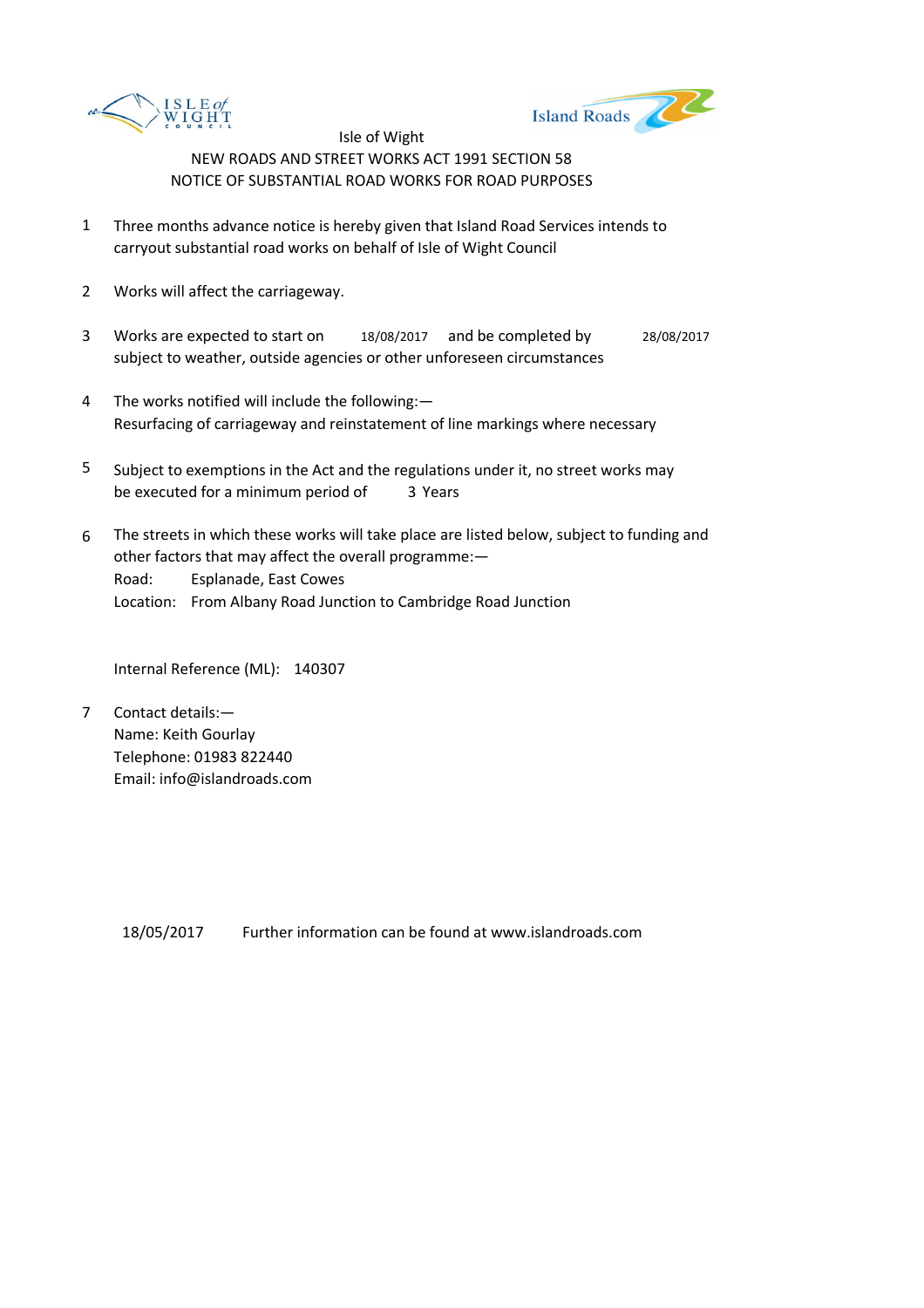



- 1 Three months advance notice is hereby given that Island Road Services intends to carryout substantial road works on behalf of Isle of Wight Council
- 2 Works will affect the carriageway.
- 3 Works are expected to start on 18/08/2017 and be completed by 28/08/2017 subject to weather, outside agencies or other unforeseen circumstances
- 4 The works notified will include the following:— Resurfacing of carriageway and reinstatement of line markings where necessary
- 5 be executed for a minimum period of 3 Years Subject to exemptions in the Act and the regulations under it, no street works may
- 6 Road: Hefford Road, East Cowes Location: From Old Road Junction to Vereker Drive Junction The streets in which these works will take place are listed below, subject to funding and other factors that may affect the overall programme:—

Internal Reference (ML): 140292/1

7 Contact details:— Name: Keith Gourlay Telephone: 01983 822440 Email: info@islandroads.com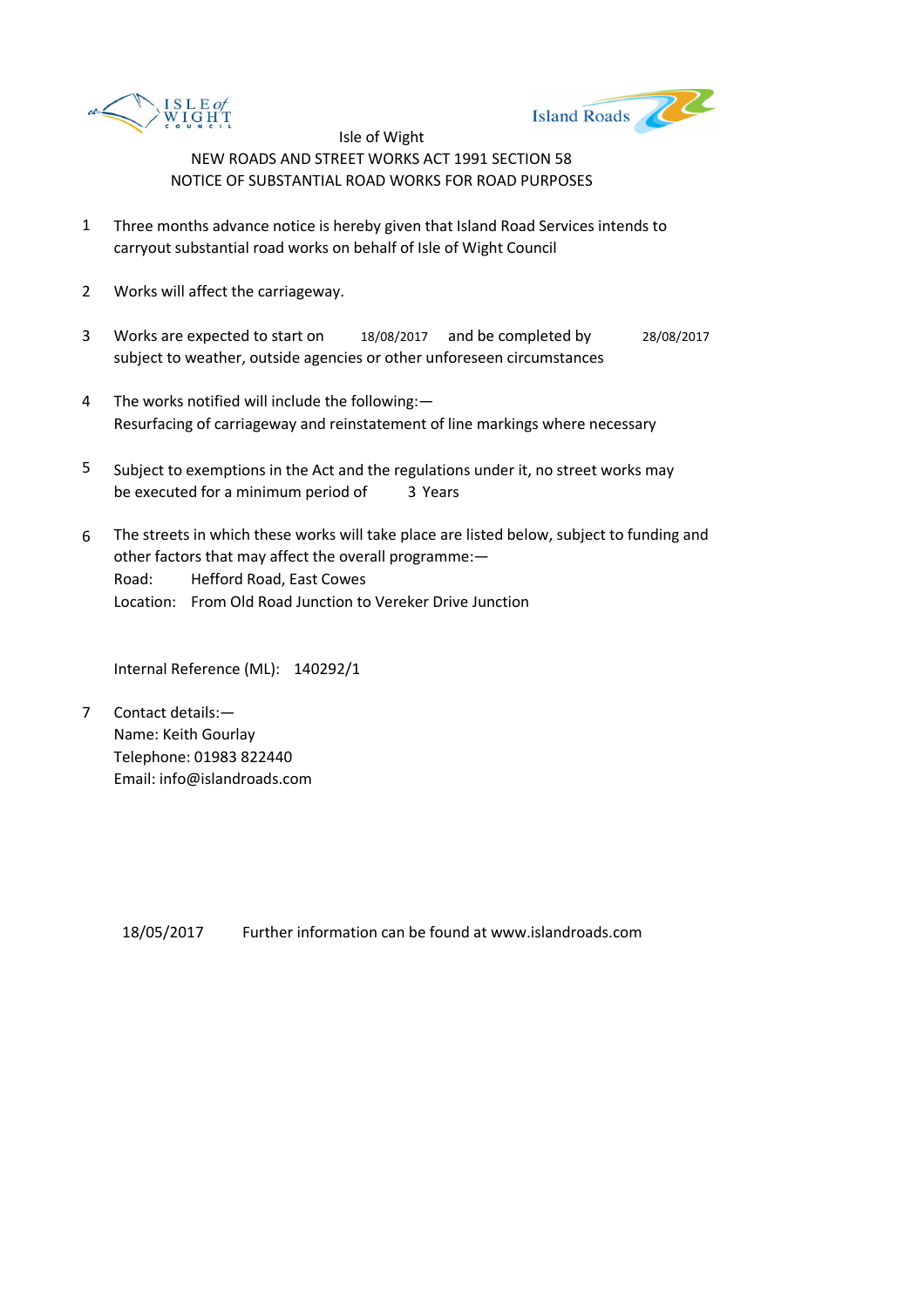



- 1 Three months advance notice is hereby given that Island Road Services intends to carryout substantial road works on behalf of Isle of Wight Council
- 2 Works will affect the carriageway.
- 3 Works are expected to start on 18/08/2017 and be completed by 28/08/2017 subject to weather, outside agencies or other unforeseen circumstances
- 4 The works notified will include the following:— Resurfacing of carriageway and reinstatement of line markings where necessary
- 5 be executed for a minimum period of 3 Years Subject to exemptions in the Act and the regulations under it, no street works may
- 6 Road: Arctic Road, Cowes Location: From Newport Road Junction to 246m South of Newport Road Junction The streets in which these works will take place are listed below, subject to funding and other factors that may affect the overall programme:—

Internal Reference (ML): 140216

7 Contact details:— Name: Keith Gourlay Telephone: 01983 822440 Email: info@islandroads.com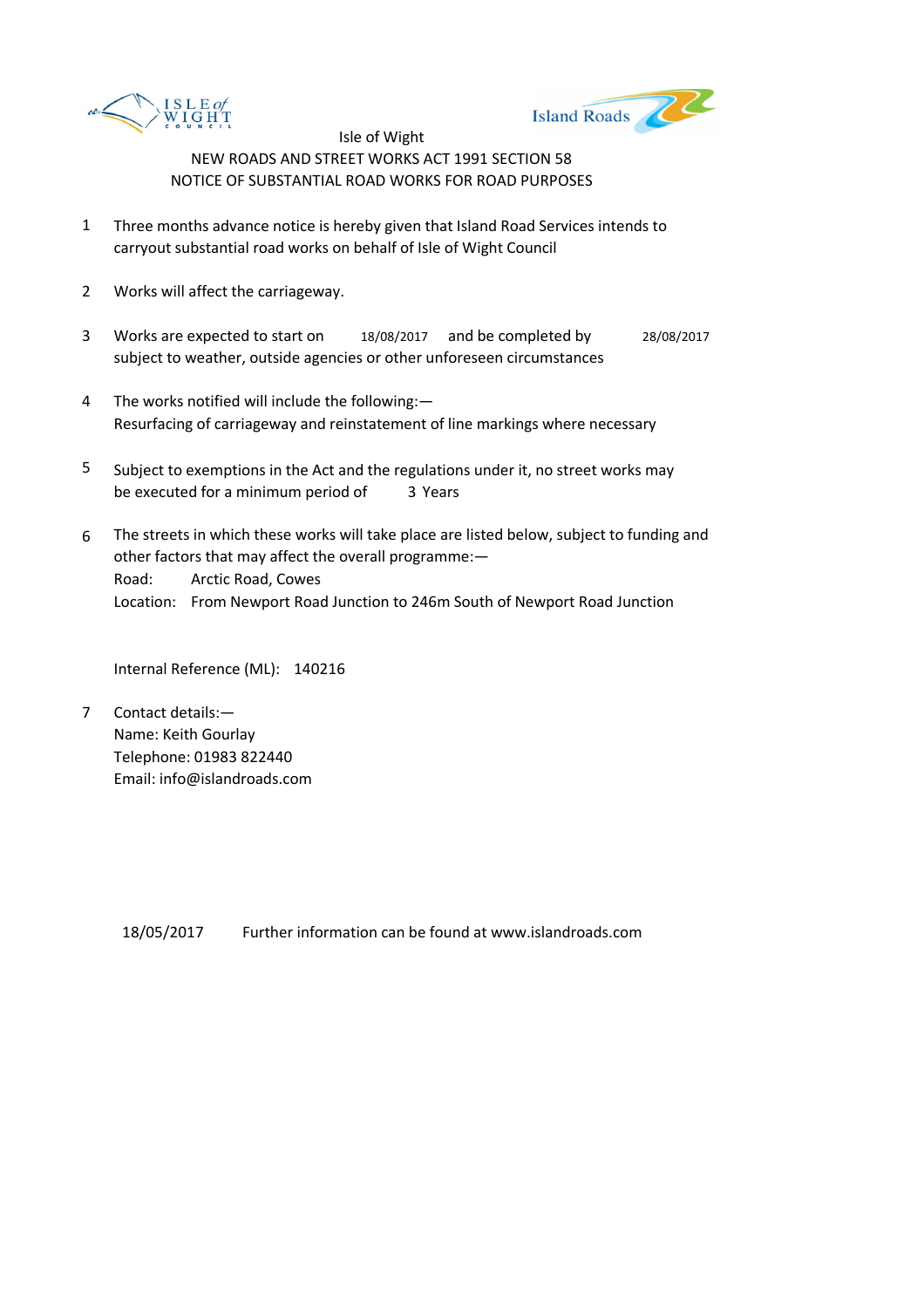



- 1 Three months advance notice is hereby given that Island Road Services intends to carryout substantial road works on behalf of Isle of Wight Council
- 2 Works will affect the carriageway.
- 3 Works are expected to start on 18/08/2017 and be completed by 28/08/2017 subject to weather, outside agencies or other unforeseen circumstances
- 4 The works notified will include the following:— Resurfacing of carriageway and reinstatement of line markings where necessary
- 5 be executed for a minimum period of 3 Years Subject to exemptions in the Act and the regulations under it, no street works may
- 6 The streets in which these works will take place are listed below, subject to funding and other factors that may affect the overall programme:—

Road: Arctic Road, Cowes

Location: From 246m South of Newport Road Junction to 546 metres west of Newport Road Junction

Internal Reference (ML): 140215/1

7 Contact details:— Name: Keith Gourlay Telephone: 01983 822440 Email: info@islandroads.com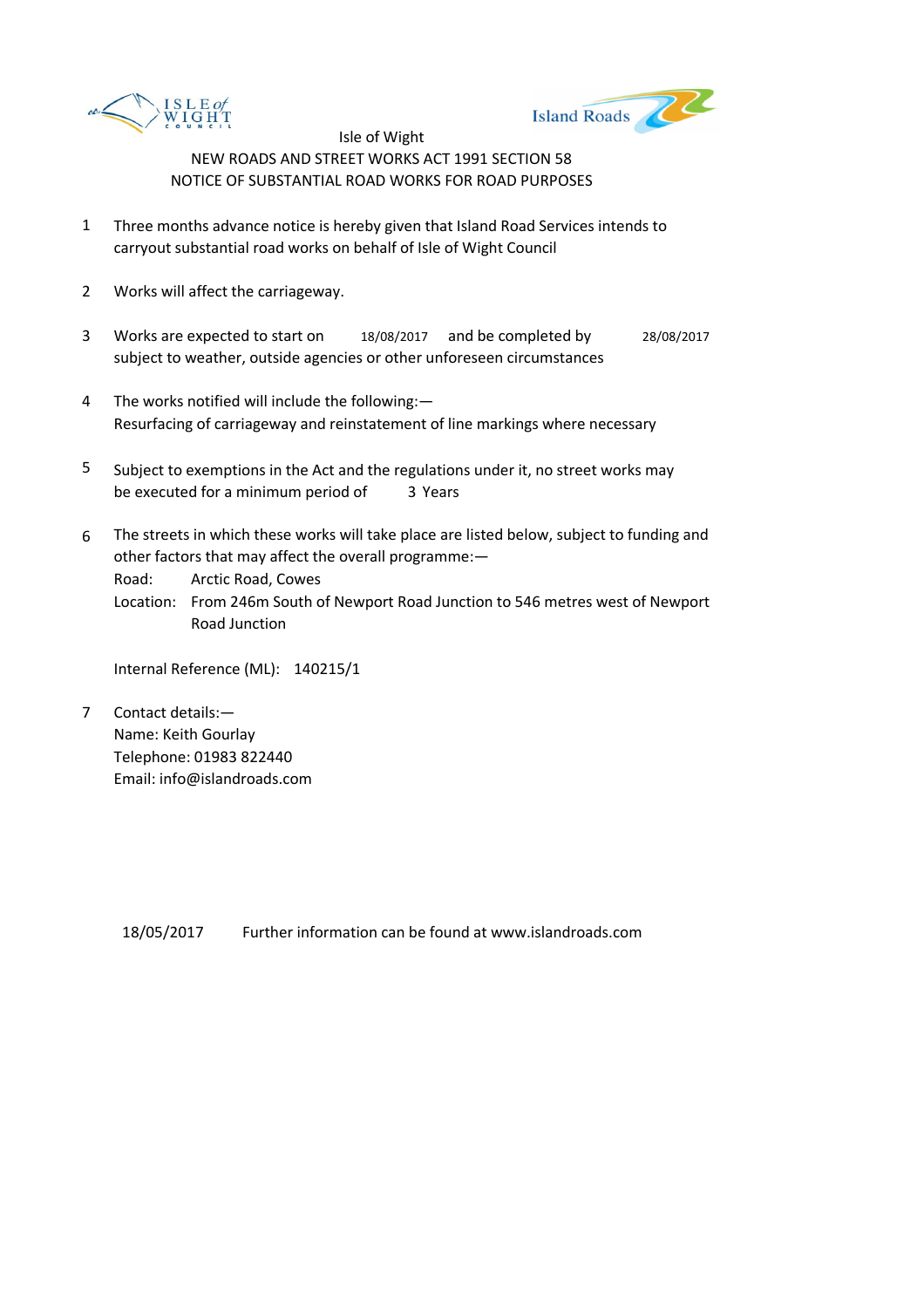



- 1 Three months advance notice is hereby given that Island Road Services intends to carryout substantial road works on behalf of Isle of Wight Council
- 2 Works will affect the carriageway.
- 3 Works are expected to start on 18/08/2017 and be completed by 28/08/2017 subject to weather, outside agencies or other unforeseen circumstances
- 4 The works notified will include the following:— Resurfacing of carriageway and reinstatement of line markings where necessary
- 5 be executed for a minimum period of 3 Years Subject to exemptions in the Act and the regulations under it, no street works may
- 6 Road: Ash Grove, Cowes Location: From Mill Hill Road Junction to Love Lane Junction The streets in which these works will take place are listed below, subject to funding and other factors that may affect the overall programme:—

Internal Reference (ML): 140197/1

7 Contact details:— Name: Keith Gourlay Telephone: 01983 822440 Email: info@islandroads.com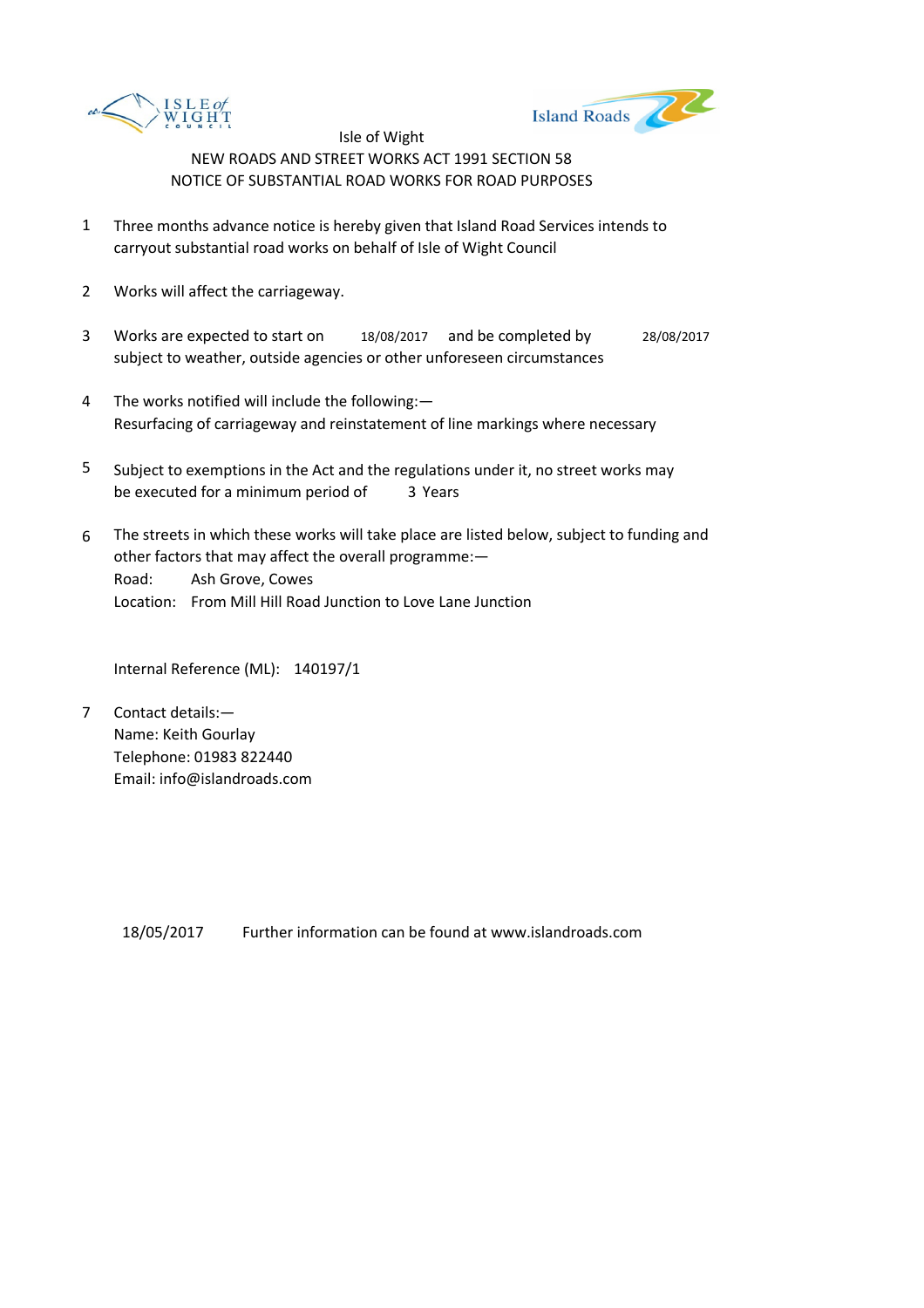



- 1 Three months advance notice is hereby given that Island Road Services intends to carryout substantial road works on behalf of Isle of Wight Council
- 2 Works will affect the carriageway.
- 3 Works are expected to start on 18/08/2017 and be completed by 28/08/2017 subject to weather, outside agencies or other unforeseen circumstances
- 4 The works notified will include the following:— Resurfacing of carriageway and reinstatement of line markings where necessary
- 5 be executed for a minimum period of 3 Years Subject to exemptions in the Act and the regulations under it, no street works may
- 6 Road: Elm Grove, Cowes Location: Whole Road The streets in which these works will take place are listed below, subject to funding and other factors that may affect the overall programme:—

Internal Reference (ML): 140196

7 Contact details:— Name: Keith Gourlay Telephone: 01983 822440 Email: info@islandroads.com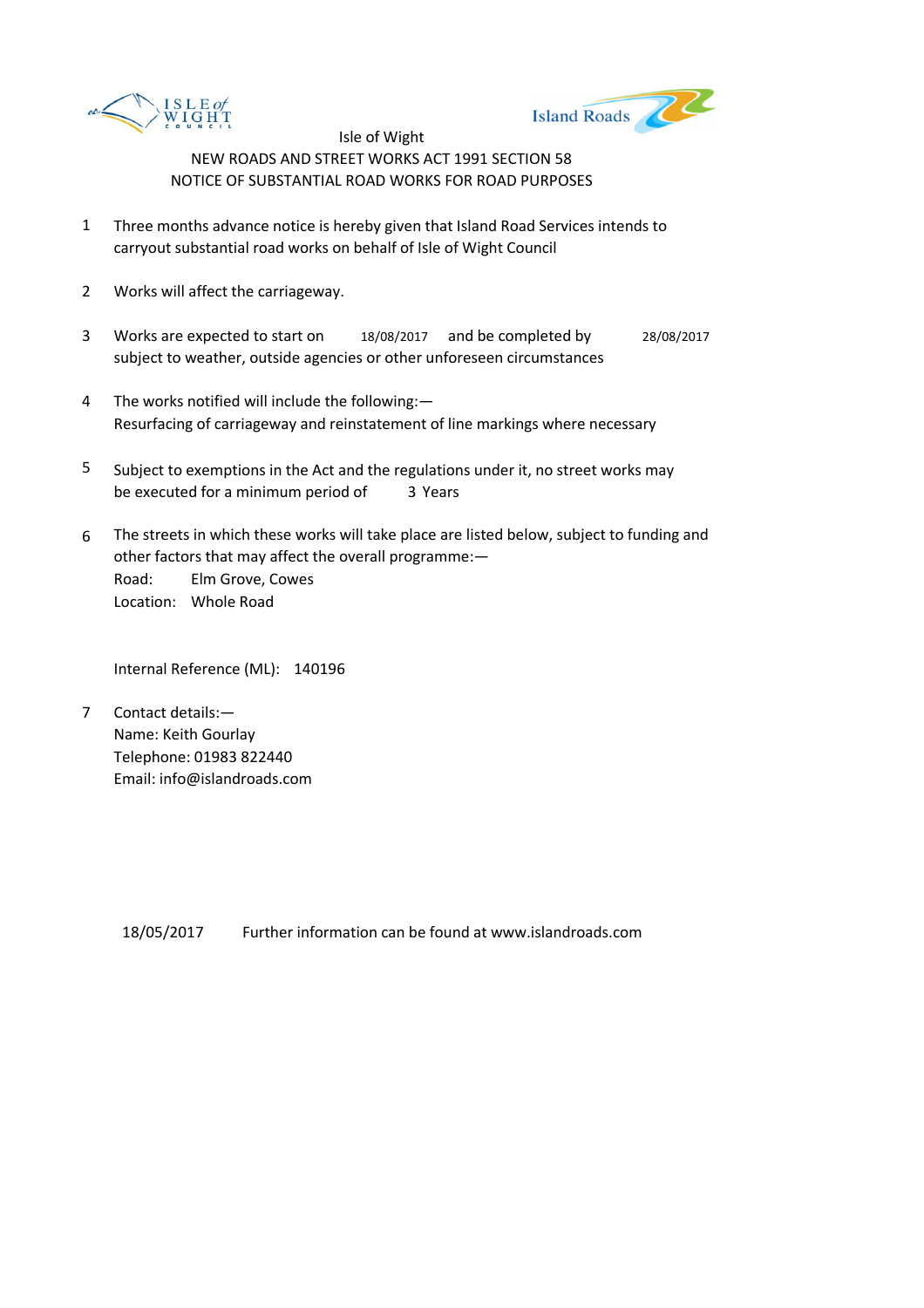



- 1 Three months advance notice is hereby given that Island Road Services intends to carryout substantial road works on behalf of Isle of Wight Council
- 2 Works will affect the carriageway.
- 3 Works are expected to start on 18/08/2017 and be completed by 28/08/2017 subject to weather, outside agencies or other unforeseen circumstances
- 4 The works notified will include the following:— Resurfacing of carriageway and reinstatement of line markings where necessary
- 5 be executed for a minimum period of 3 Years Subject to exemptions in the Act and the regulations under it, no street works may
- 6 Road: Love Lane, Cowes Location: From Ronsons Close Junction to Entrance to Lanesend Primary School The streets in which these works will take place are listed below, subject to funding and other factors that may affect the overall programme:—

Internal Reference (ML): 140195

7 Contact details:— Name: Keith Gourlay Telephone: 01983 822440 Email: info@islandroads.com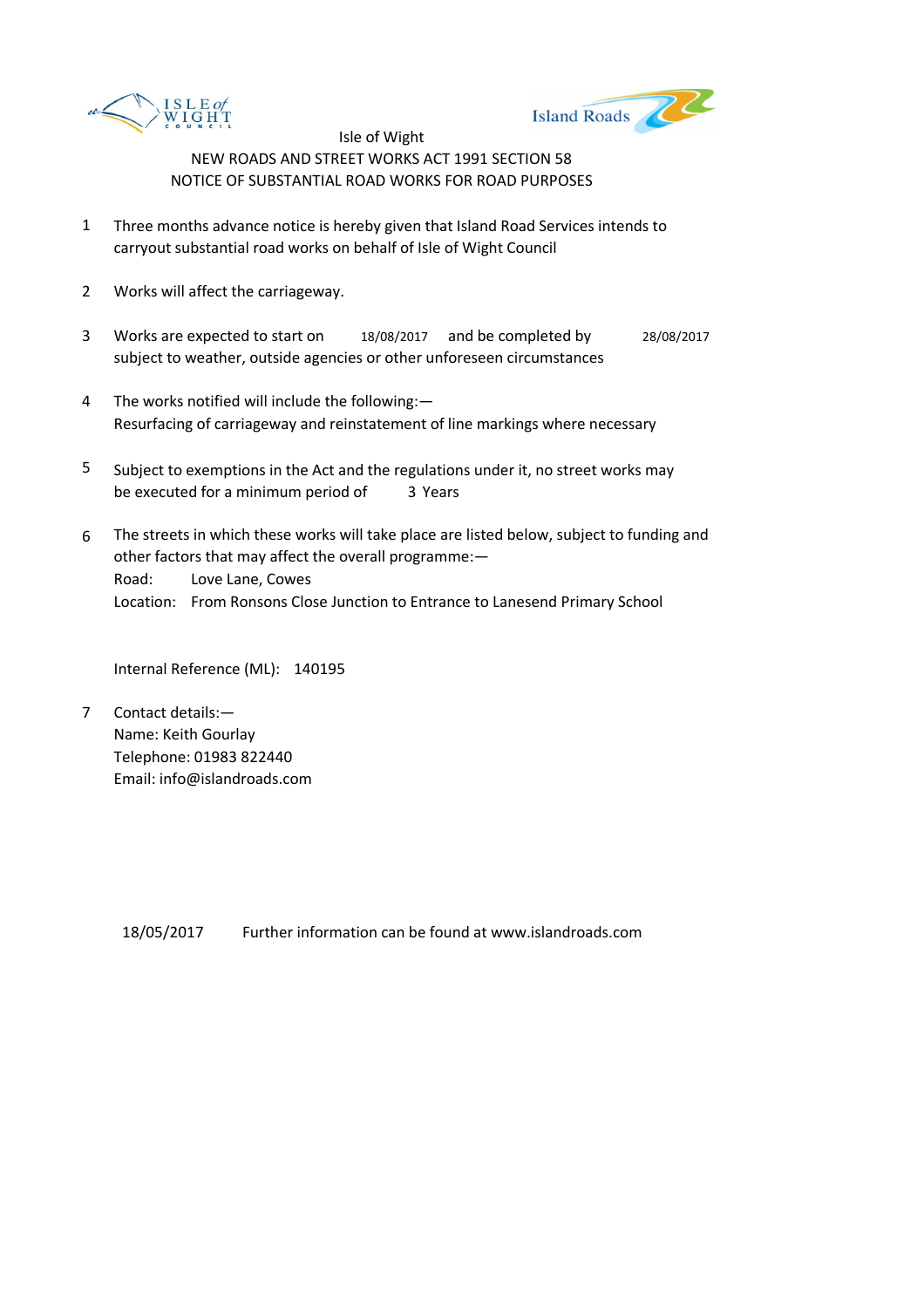



- 1 Three months advance notice is hereby given that Island Road Services intends to carryout substantial road works on behalf of Isle of Wight Council
- 2 Works will affect the carriageway.
- 3 Works are expected to start on 18/08/2017 and be completed by 28/08/2017 subject to weather, outside agencies or other unforeseen circumstances
- 4 The works notified will include the following:— Resurfacing of carriageway and reinstatement of line markings where necessary
- 5 be executed for a minimum period of 3 Years Subject to exemptions in the Act and the regulations under it, no street works may
- 6 Road: Love Lane, Cowes Location: From Mill Hill Road Junction to Ronsons Close Junction The streets in which these works will take place are listed below, subject to funding and other factors that may affect the overall programme:—

Internal Reference (ML): 140194

7 Contact details:— Name: Keith Gourlay Telephone: 01983 822440 Email: info@islandroads.com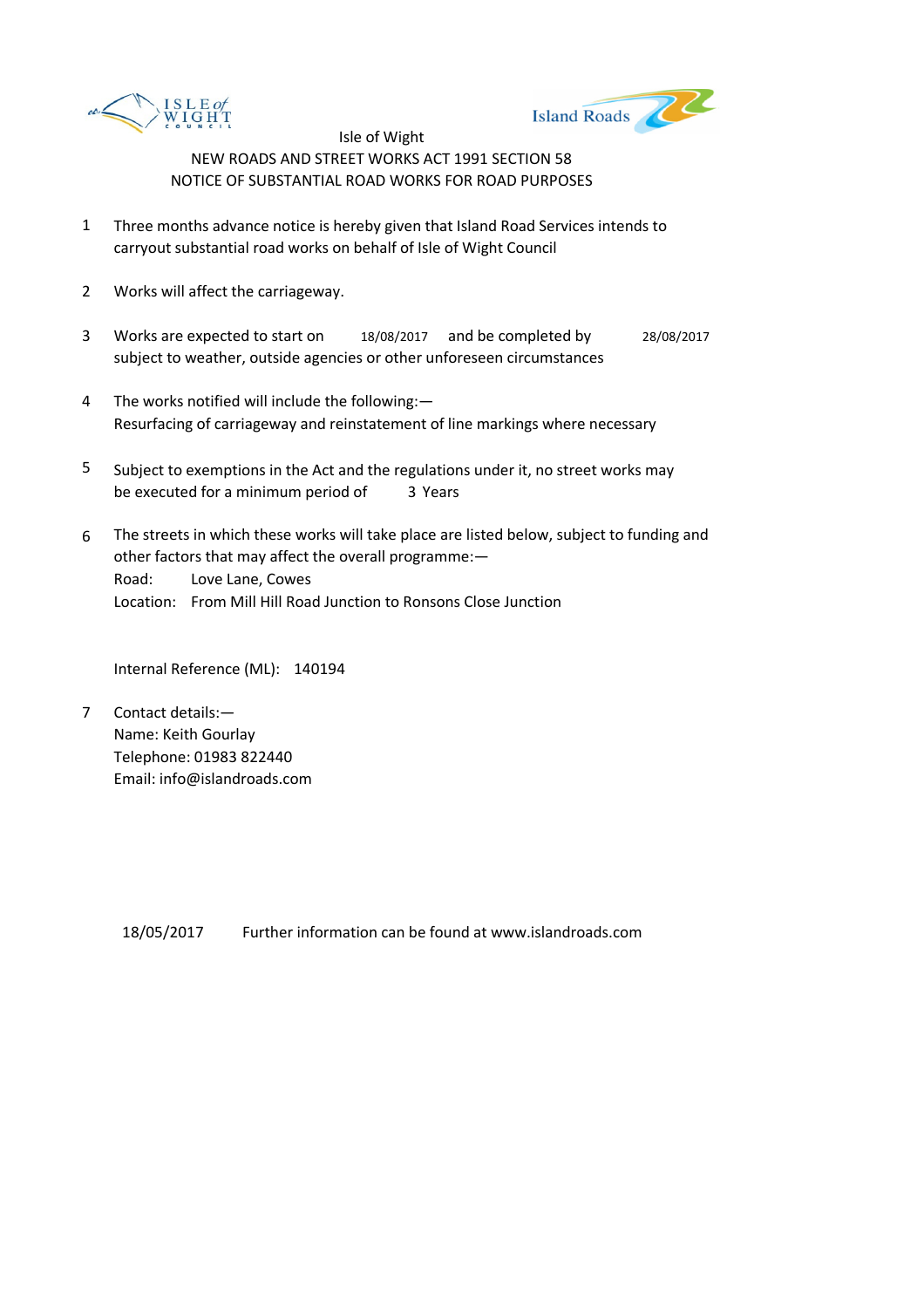



- 1 Three months advance notice is hereby given that Island Road Services intends to carryout substantial road works on behalf of Isle of Wight Council
- 2 Works will affect the carriageway.
- 3 Works are expected to start on 18/08/2017 and be completed by 28/08/2017 subject to weather, outside agencies or other unforeseen circumstances
- 4 The works notified will include the following:— Resurfacing of carriageway and reinstatement of line markings where necessary
- 5 be executed for a minimum period of 3 Years Subject to exemptions in the Act and the regulations under it, no street works may
- 6 Road: Crossfield Avenue, Cowes Location: From Parklands Avenue Junction to Churchill Road Junction The streets in which these works will take place are listed below, subject to funding and other factors that may affect the overall programme:—

Internal Reference (ML): 140148

7 Contact details:— Name: Keith Gourlay Telephone: 01983 822440 Email: info@islandroads.com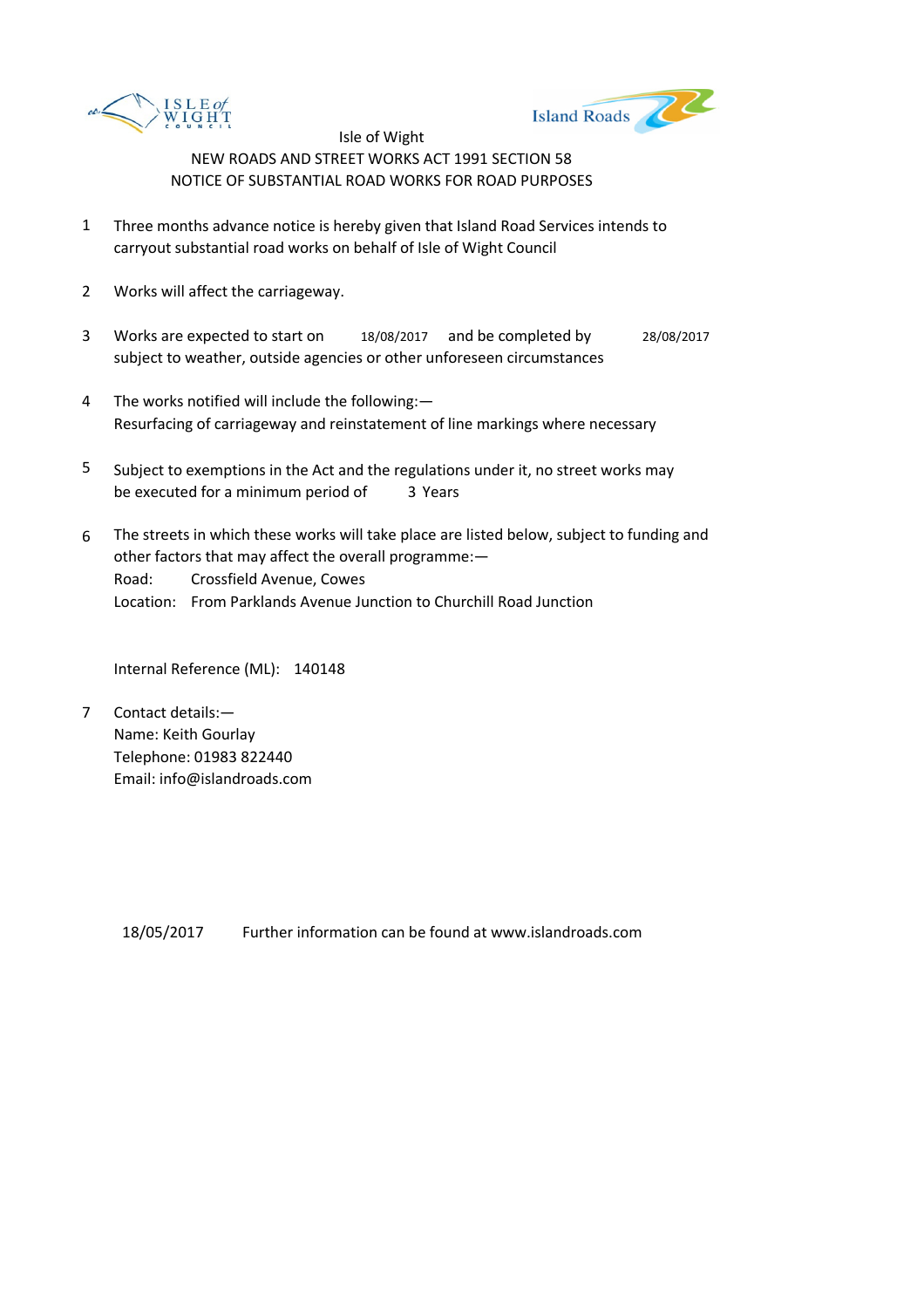



- 1 Three months advance notice is hereby given that Island Road Services intends to carryout substantial road works on behalf of Isle of Wight Council
- 2 Works will affect the carriageway.
- 3 Works are expected to start on 18/08/2017 and be completed by 28/08/2017 subject to weather, outside agencies or other unforeseen circumstances
- 4 The works notified will include the following:— Resurfacing of carriageway and reinstatement of line markings where necessary
- 5 be executed for a minimum period of 3 Years Subject to exemptions in the Act and the regulations under it, no street works may
- 6 Road: Goldings Way, Freshwater Location: Whole Road The streets in which these works will take place are listed below, subject to funding and other factors that may affect the overall programme:—

Internal Reference (ML): 640562

7 Contact details:— Name: Keith Gourlay Telephone: 01983 822440 Email: info@islandroads.com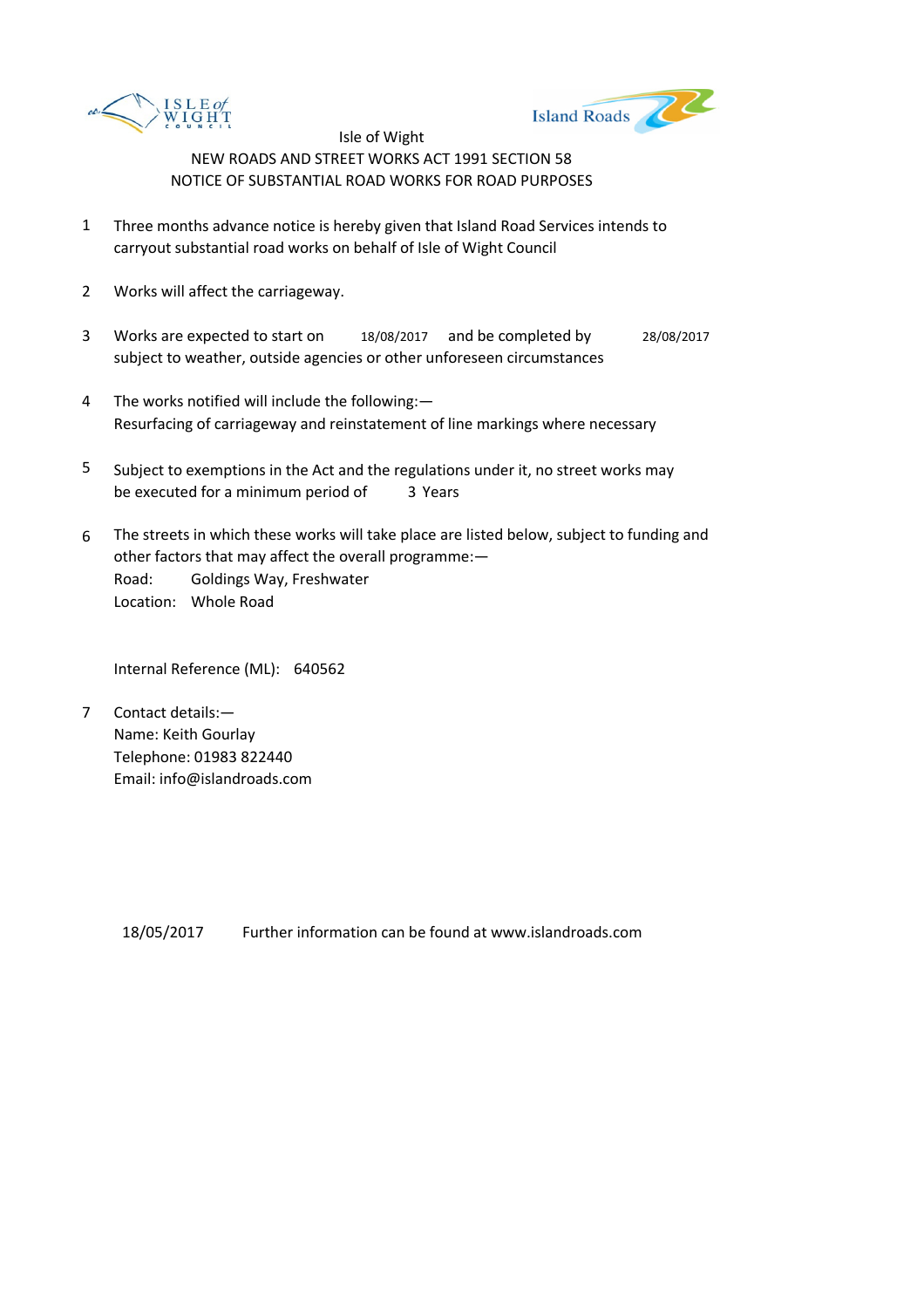



- 1 Three months advance notice is hereby given that Island Road Services intends to carryout substantial road works on behalf of Isle of Wight Council
- 2 Works will affect the carriageway.
- 3 Works are expected to start on 18/08/2017 and be completed by 28/08/2017 subject to weather, outside agencies or other unforeseen circumstances
- 4 The works notified will include the following:— Resurfacing of carriageway and reinstatement of line markings where necessary
- 5 be executed for a minimum period of 3 Years Subject to exemptions in the Act and the regulations under it, no street works may
- 6 Road: Glenheadon Drive, Totland Location: Whole Road The streets in which these works will take place are listed below, subject to funding and other factors that may affect the overall programme:—

Internal Reference (ML): 640368

7 Contact details:— Name: Keith Gourlay Telephone: 01983 822440 Email: info@islandroads.com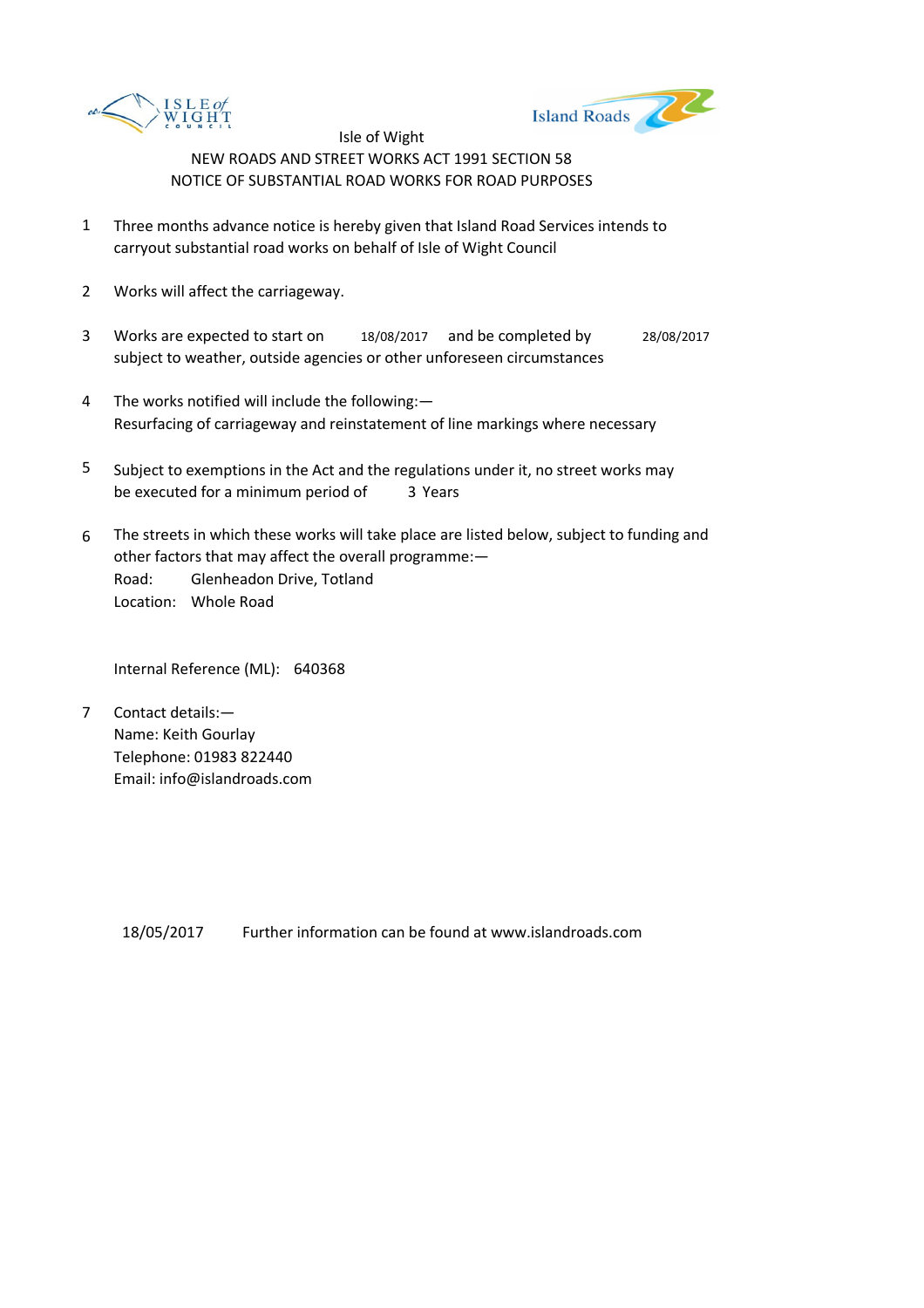



- 1 Three months advance notice is hereby given that Island Road Services intends to carryout substantial road works on behalf of Isle of Wight Council
- 2 Works will affect the carriageway.
- 3 Works are expected to start on 18/08/2017 and be completed by 28/08/2017 subject to weather, outside agencies or other unforeseen circumstances
- 4 The works notified will include the following:— Resurfacing of carriageway and reinstatement of line markings where necessary
- 5 be executed for a minimum period of 3 Years Subject to exemptions in the Act and the regulations under it, no street works may
- 6 Road: Madeira Road, Ventnor Location: From Trinity Road Junction to 8 metres West of Kings Bay Road Junction The streets in which these works will take place are listed below, subject to funding and other factors that may affect the overall programme:—

Internal Reference (ML): 540265/1

7 Contact details:— Name: Keith Gourlay Telephone: 01983 822440 Email: info@islandroads.com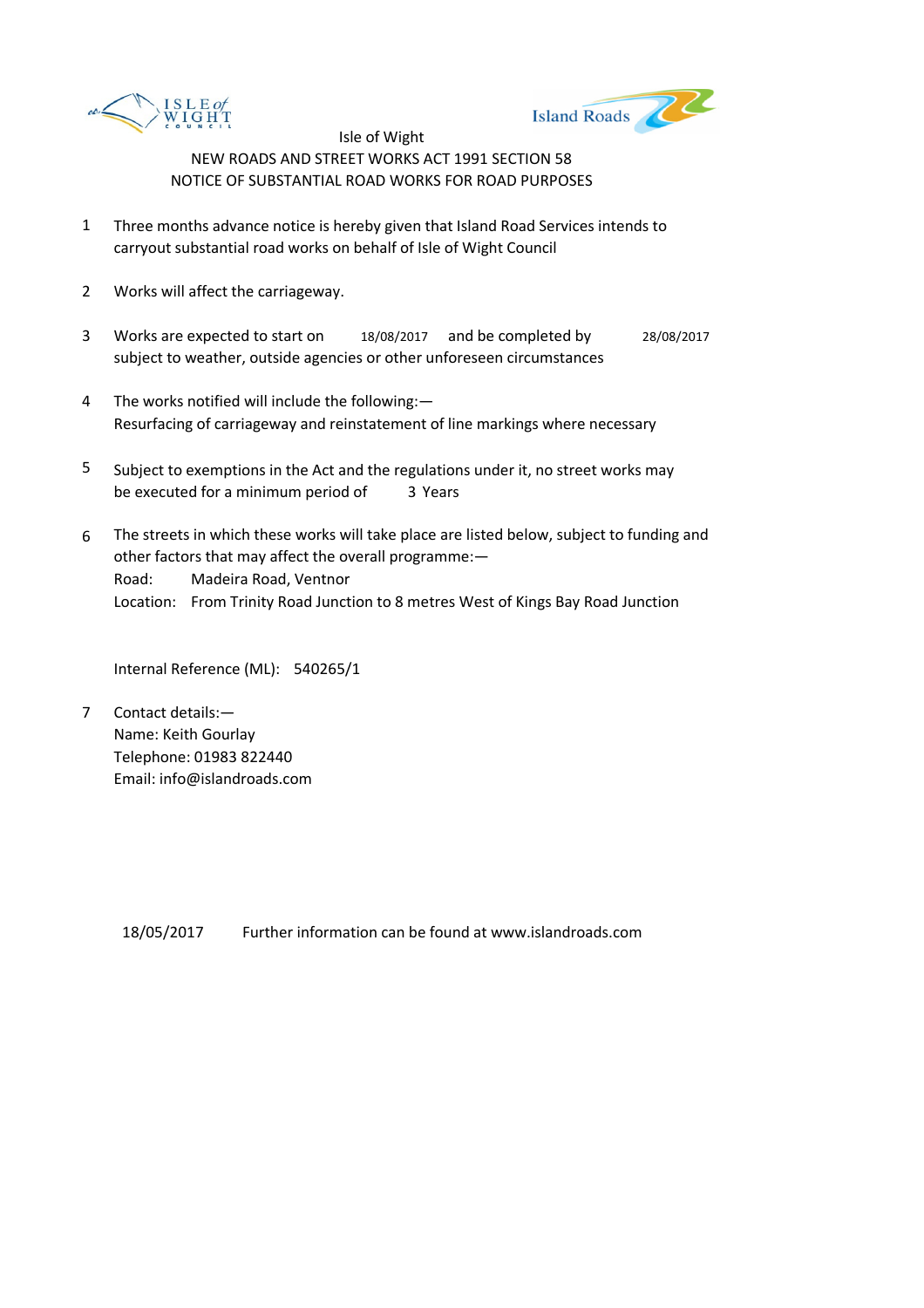



- 1 Three months advance notice is hereby given that Island Road Services intends to carryout substantial road works on behalf of Isle of Wight Council
- 2 Works will affect the carriageway.
- 3 Works are expected to start on 18/08/2017 and be completed by 28/08/2017 subject to weather, outside agencies or other unforeseen circumstances
- 4 The works notified will include the following:— Resurfacing of carriageway and reinstatement of line markings where necessary
- 5 be executed for a minimum period of 3 Years Subject to exemptions in the Act and the regulations under it, no street works may
- 6 Road: Sandrock Road, Niton Location: From Barrack Shute Junction to 318 metres West of Barrack Shute Junction The streets in which these works will take place are listed below, subject to funding and other factors that may affect the overall programme:—

Internal Reference (ML): 540166

7 Contact details:— Name: Keith Gourlay Telephone: 01983 822440 Email: info@islandroads.com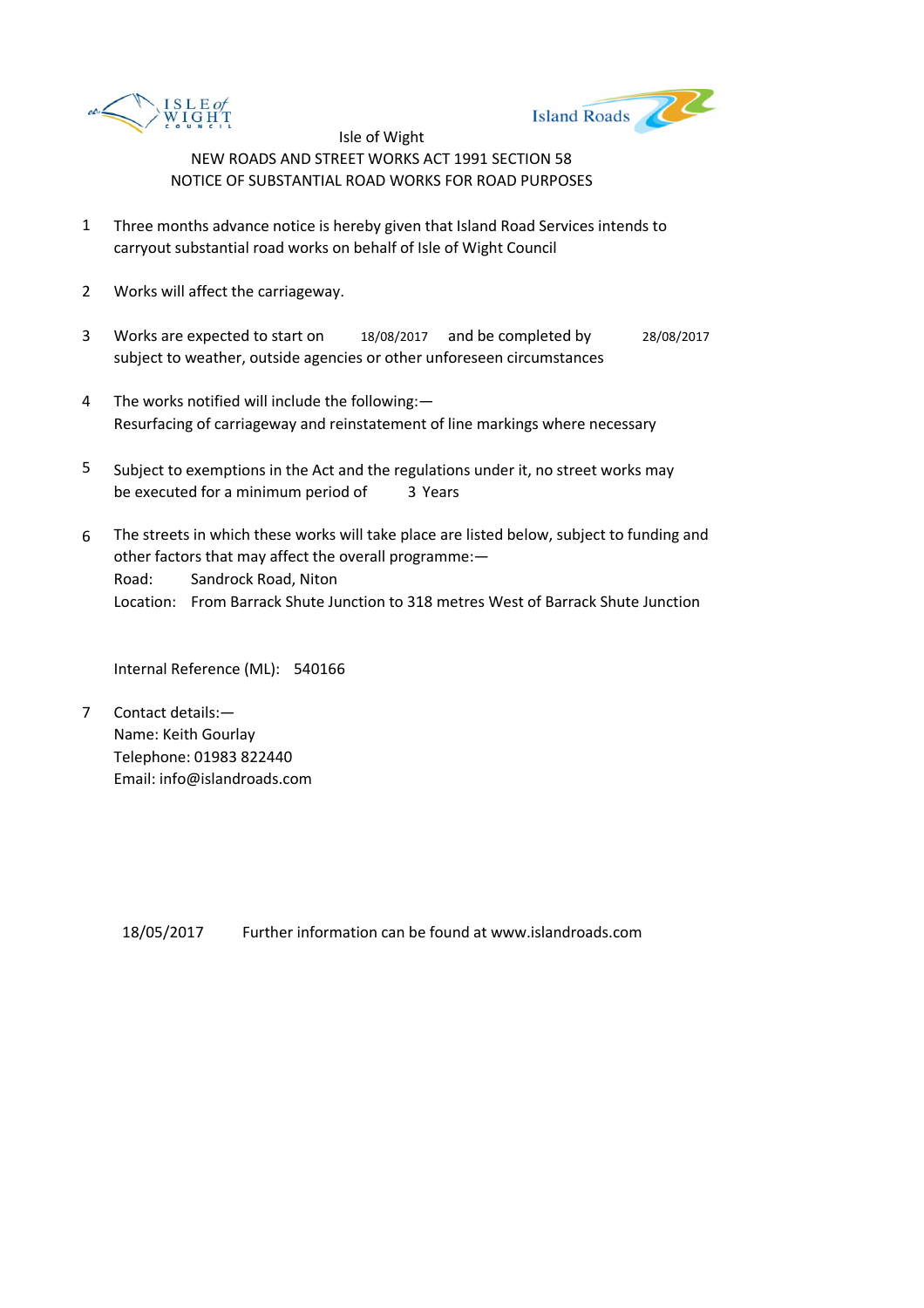



- 1 Three months advance notice is hereby given that Island Road Services intends to carryout substantial road works on behalf of Isle of Wight Council
- 2 Works will affect the carriageway.
- 3 Works are expected to start on 18/08/2017 and be completed by 28/08/2017 subject to weather, outside agencies or other unforeseen circumstances
- 4 The works notified will include the following:— Resurfacing of carriageway and reinstatement of line markings where necessary
- 5 be executed for a minimum period of 3 Years Subject to exemptions in the Act and the regulations under it, no street works may
- 6 Road: Castle Road, Ventnor Location: From Zig Zag Road Junction to Gills Cliff Road Junction The streets in which these works will take place are listed below, subject to funding and other factors that may affect the overall programme:—

Internal Reference (ML): 530125a/1

7 Contact details:— Name: Keith Gourlay Telephone: 01983 822440 Email: info@islandroads.com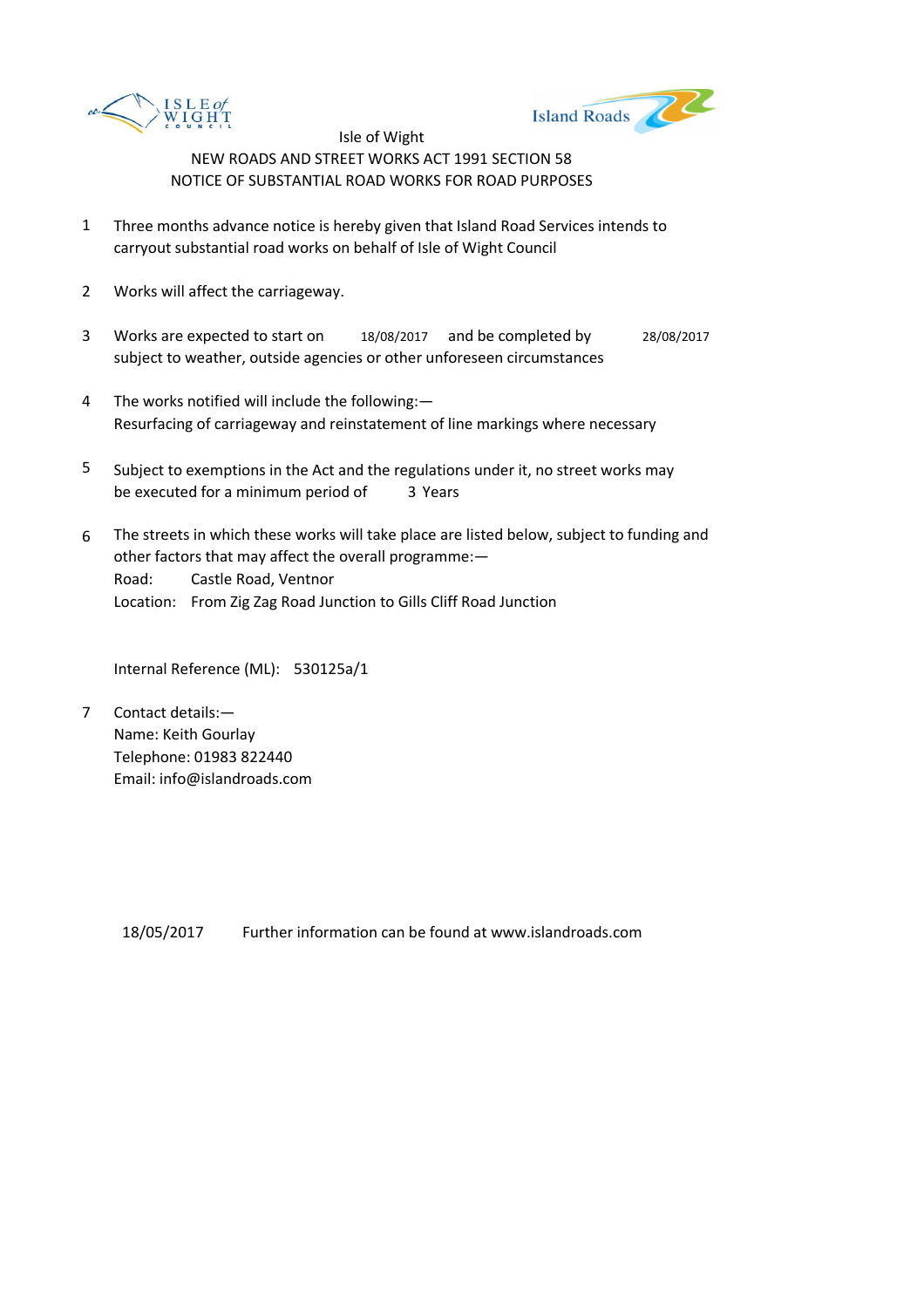



- 1 Three months advance notice is hereby given that Island Road Services intends to carryout substantial road works on behalf of Isle of Wight Council
- 2 Works will affect the carriageway.
- 3 Works are expected to start on 18/08/2017 and be completed by 28/08/2017 subject to weather, outside agencies or other unforeseen circumstances
- 4 The works notified will include the following:— Resurfacing of carriageway and reinstatement of line markings where necessary
- 5 be executed for a minimum period of 3 Years Subject to exemptions in the Act and the regulations under it, no street works may
- 6 Road: Trinity Road, Ventnor Location: From St Boniface Road Junction to Madeira Road Junction The streets in which these works will take place are listed below, subject to funding and other factors that may affect the overall programme:—

Internal Reference (ML): 530060/1

7 Contact details:— Name: Keith Gourlay Telephone: 01983 822440 Email: info@islandroads.com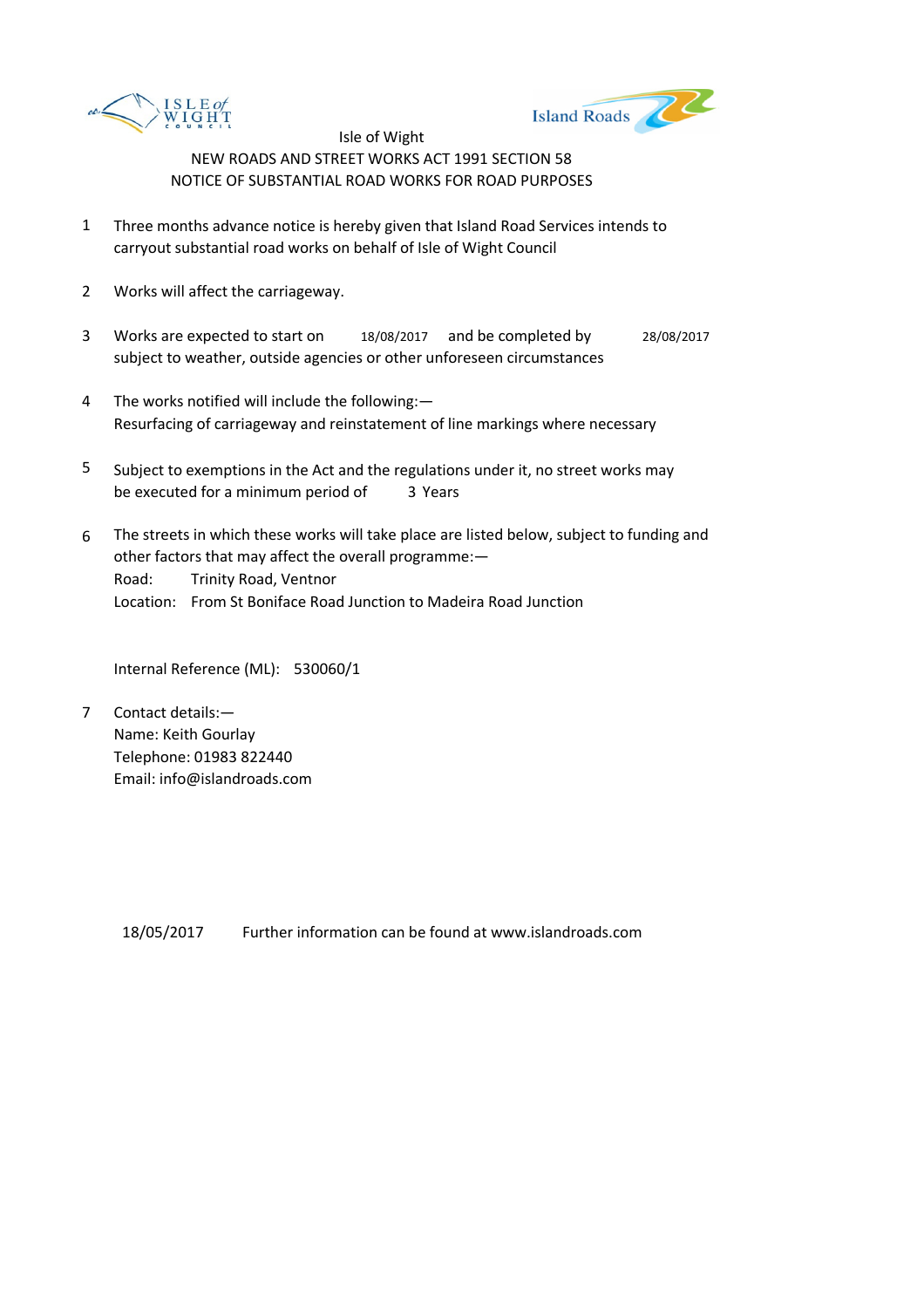



- 1 Three months advance notice is hereby given that Island Road Services intends to carryout substantial road works on behalf of Isle of Wight Council
- 2 Works will affect the carriageway.
- 3 Works are expected to start on 18/08/2017 and be completed by 28/08/2017 subject to weather, outside agencies or other unforeseen circumstances
- 4 The works notified will include the following:— Resurfacing of carriageway and reinstatement of line markings where necessary
- 5 be executed for a minimum period of 3 Years Subject to exemptions in the Act and the regulations under it, no street works may
- 6 The streets in which these works will take place are listed below, subject to funding and other factors that may affect the overall programme:—

Road: Forest Way, Newchurch

Location: From 63 metres South of Forest Road Junction to 249 metres South of Forest Road Junction

Internal Reference (ML): 440432

7 Contact details:— Name: Keith Gourlay Telephone: 01983 822440 Email: info@islandroads.com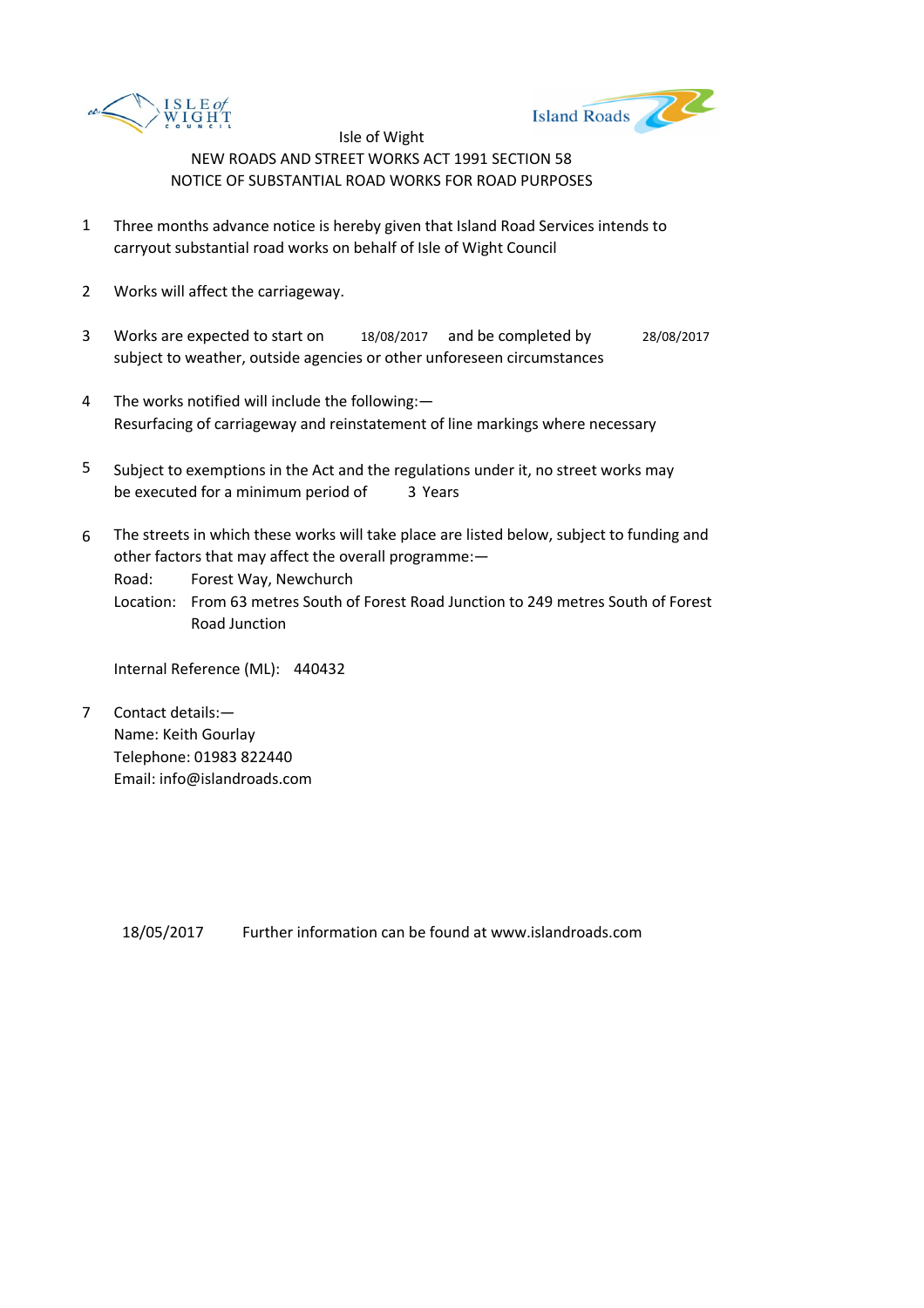



- 1 Three months advance notice is hereby given that Island Road Services intends to carryout substantial road works on behalf of Isle of Wight Council
- 2 Works will affect the carriageway.
- 3 Works are expected to start on 18/08/2017 and be completed by 28/08/2017 subject to weather, outside agencies or other unforeseen circumstances
- 4 The works notified will include the following:— Resurfacing of carriageway and reinstatement of line markings where necessary
- 5 be executed for a minimum period of 3 Years Subject to exemptions in the Act and the regulations under it, no street works may
- 6 Road: Newcomen Road, Lake Location: Whole Road The streets in which these works will take place are listed below, subject to funding and other factors that may affect the overall programme:—

Internal Reference (ML): 440415

7 Contact details:— Name: Keith Gourlay Telephone: 01983 822440 Email: info@islandroads.com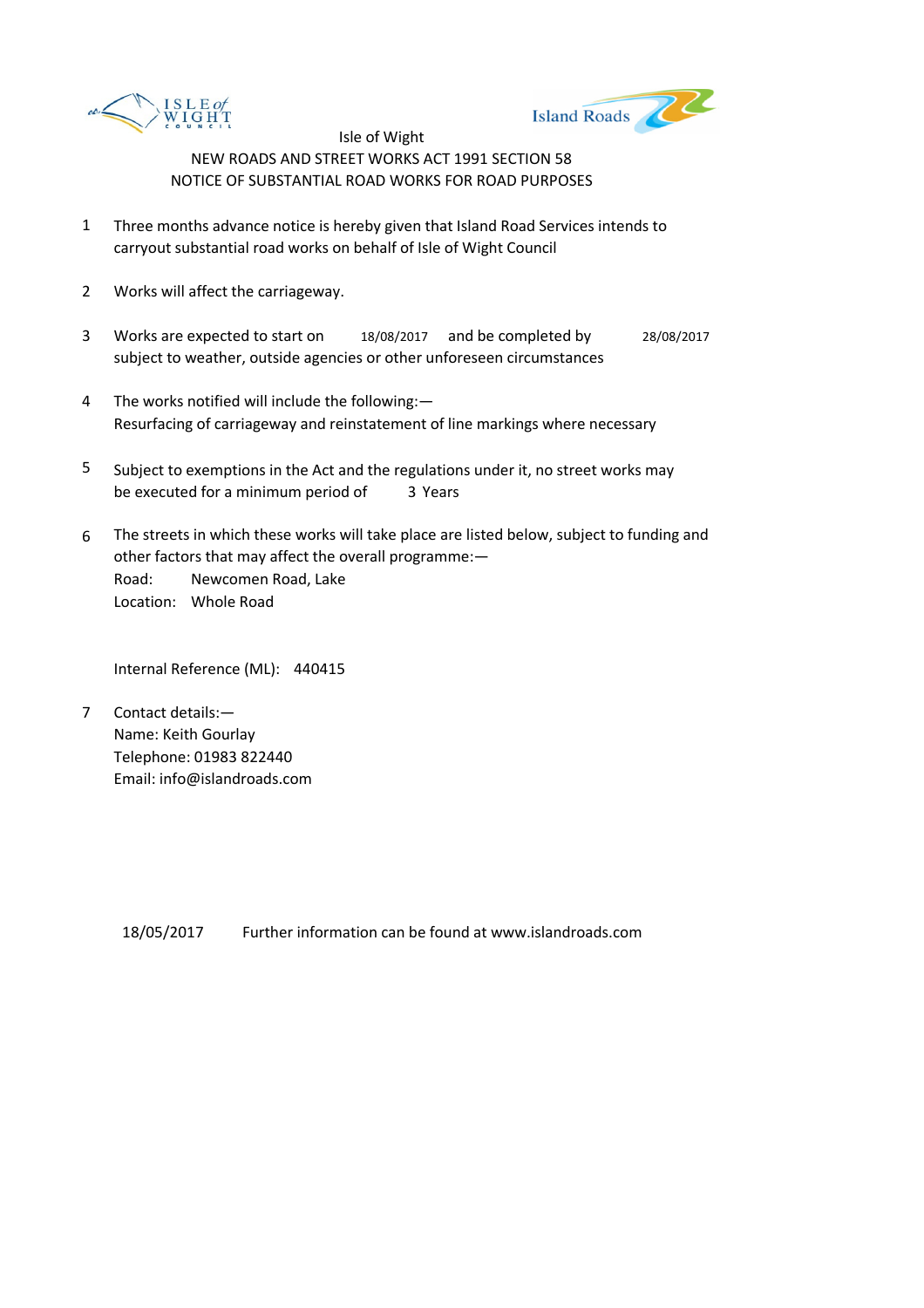



- 1 Three months advance notice is hereby given that Island Road Services intends to carryout substantial road works on behalf of Isle of Wight Council
- 2 Works will affect the carriageway.
- 3 Works are expected to start on 18/08/2017 and be completed by 28/08/2017 subject to weather, outside agencies or other unforeseen circumstances
- 4 The works notified will include the following:— Resurfacing of carriageway and reinstatement of line markings where necessary
- 5 be executed for a minimum period of 3 Years Subject to exemptions in the Act and the regulations under it, no street works may
- 6 Road: Green Lane, Shanklin Location: From Wheeler Way Junction to Chelsfield Avenue Junction The streets in which these works will take place are listed below, subject to funding and other factors that may affect the overall programme:—

Internal Reference (ML): 430259

7 Contact details:— Name: Keith Gourlay Telephone: 01983 822440 Email: info@islandroads.com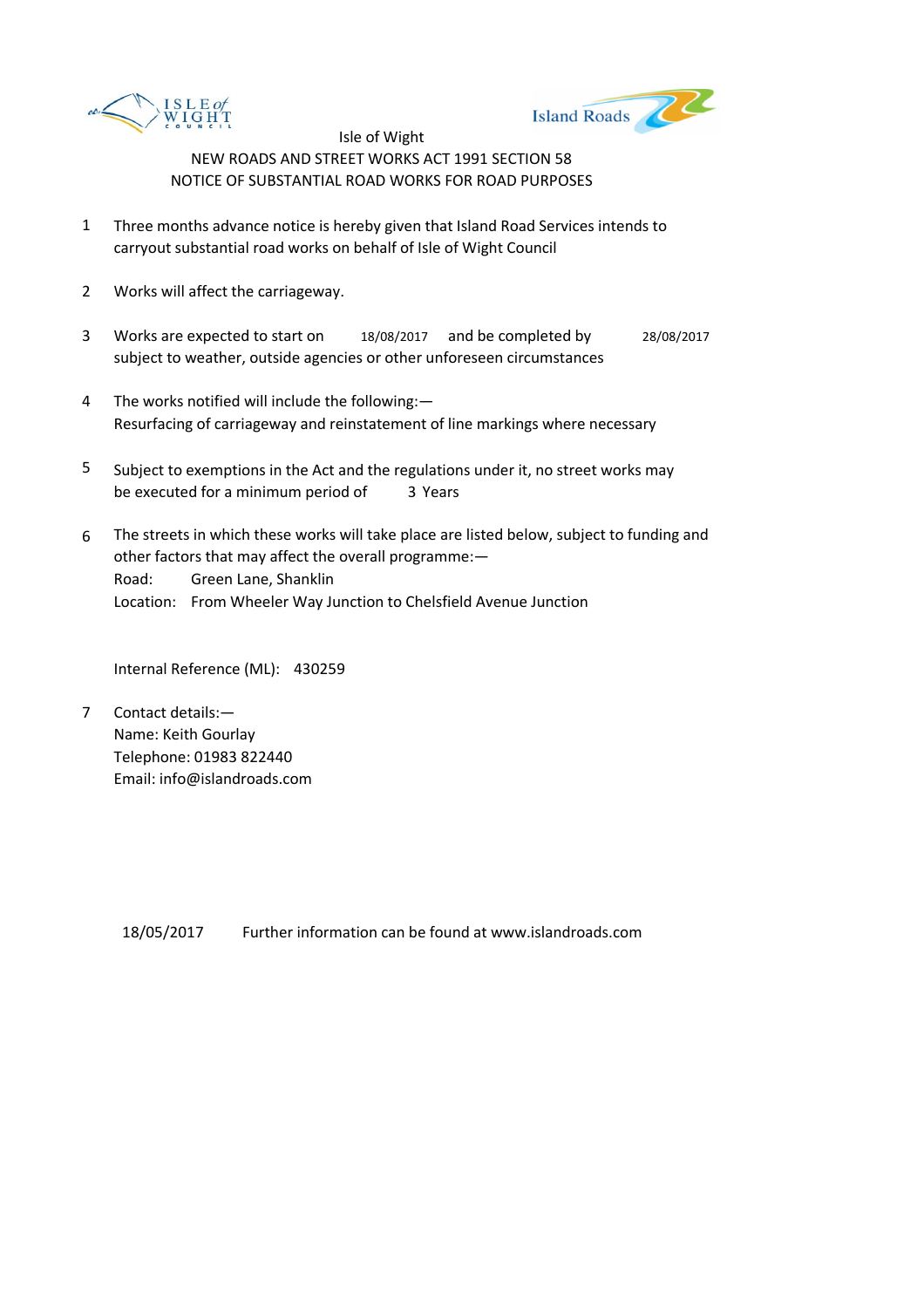



- 1 Three months advance notice is hereby given that Island Road Services intends to carryout substantial road works on behalf of Isle of Wight Council
- 2 Works will affect the carriageway.
- 3 Works are expected to start on 18/08/2017 and be completed by 28/08/2017 subject to weather, outside agencies or other unforeseen circumstances
- 4 The works notified will include the following:— Resurfacing of carriageway and reinstatement of line markings where necessary
- 5 be executed for a minimum period of 3 Years Subject to exemptions in the Act and the regulations under it, no street works may
- 6 Road: Osborne Road, Ryde Location: From Swanmore Road Junction to 60 meters East of Swanmore Road Junction The streets in which these works will take place are listed below, subject to funding and other factors that may affect the overall programme:—

Internal Reference (ML): 341574

7 Contact details:— Name: Keith Gourlay Telephone: 01983 822440 Email: info@islandroads.com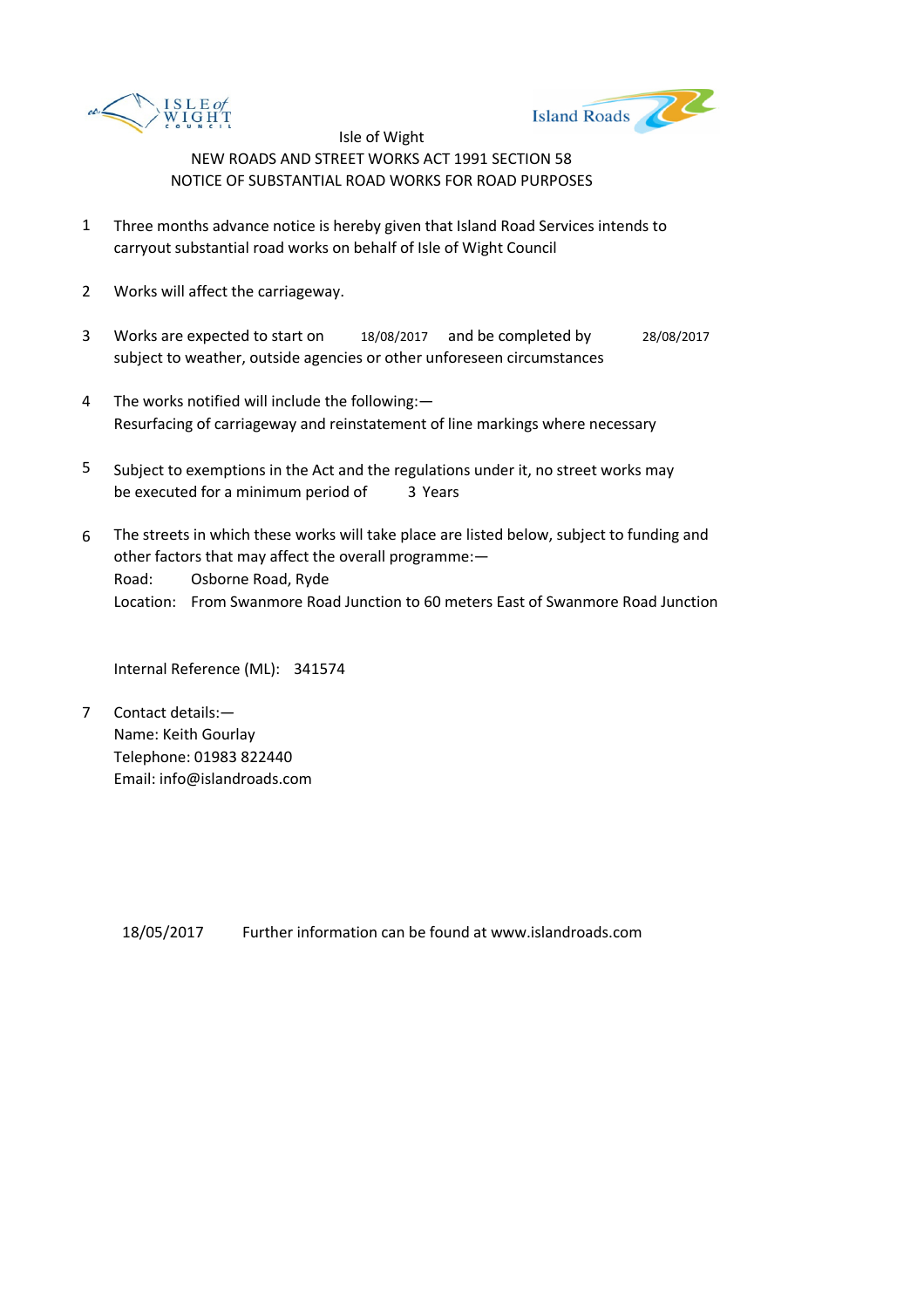



- 1 Three months advance notice is hereby given that Island Road Services intends to carryout substantial road works on behalf of Isle of Wight Council
- 2 Works will affect the carriageway.
- 3 Works are expected to start on 18/08/2017 and be completed by 28/08/2017 subject to weather, outside agencies or other unforeseen circumstances
- 4 The works notified will include the following:— Resurfacing of carriageway and reinstatement of line markings where necessary
- 5 be executed for a minimum period of 3 Years Subject to exemptions in the Act and the regulations under it, no street works may
- 6 Road: Benett Street, Ryde Location: Whole Road The streets in which these works will take place are listed below, subject to funding and other factors that may affect the overall programme:—

Internal Reference (ML): 341285/1

7 Contact details:— Name: Keith Gourlay Telephone: 01983 822440 Email: info@islandroads.com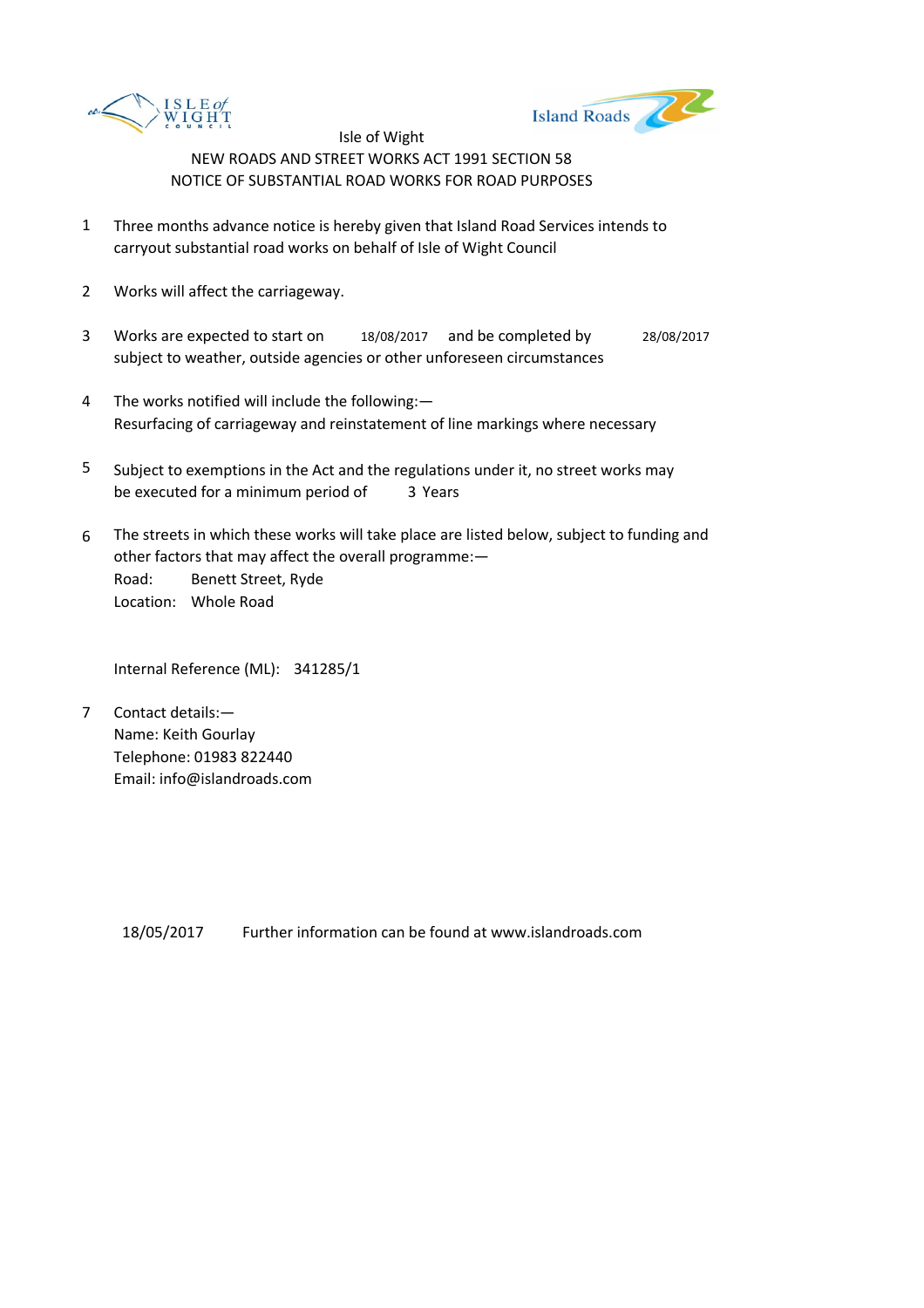



- 1 Three months advance notice is hereby given that Island Road Services intends to carryout substantial road works on behalf of Isle of Wight Council
- 2 Works will affect the carriageway.
- 3 Works are expected to start on 18/08/2017 and be completed by 28/08/2017 subject to weather, outside agencies or other unforeseen circumstances
- 4 The works notified will include the following:— Resurfacing of carriageway and reinstatement of line markings where necessary
- 5 be executed for a minimum period of 3 Years Subject to exemptions in the Act and the regulations under it, no street works may
- 6 Road: Adelaide Court Road, Ryde Location: From Adelaide Place Junction to 69 metres West of Adelaide Place Junction The streets in which these works will take place are listed below, subject to funding and other factors that may affect the overall programme:—

Internal Reference (ML): 340652

7 Contact details:— Name: Keith Gourlay Telephone: 01983 822440 Email: info@islandroads.com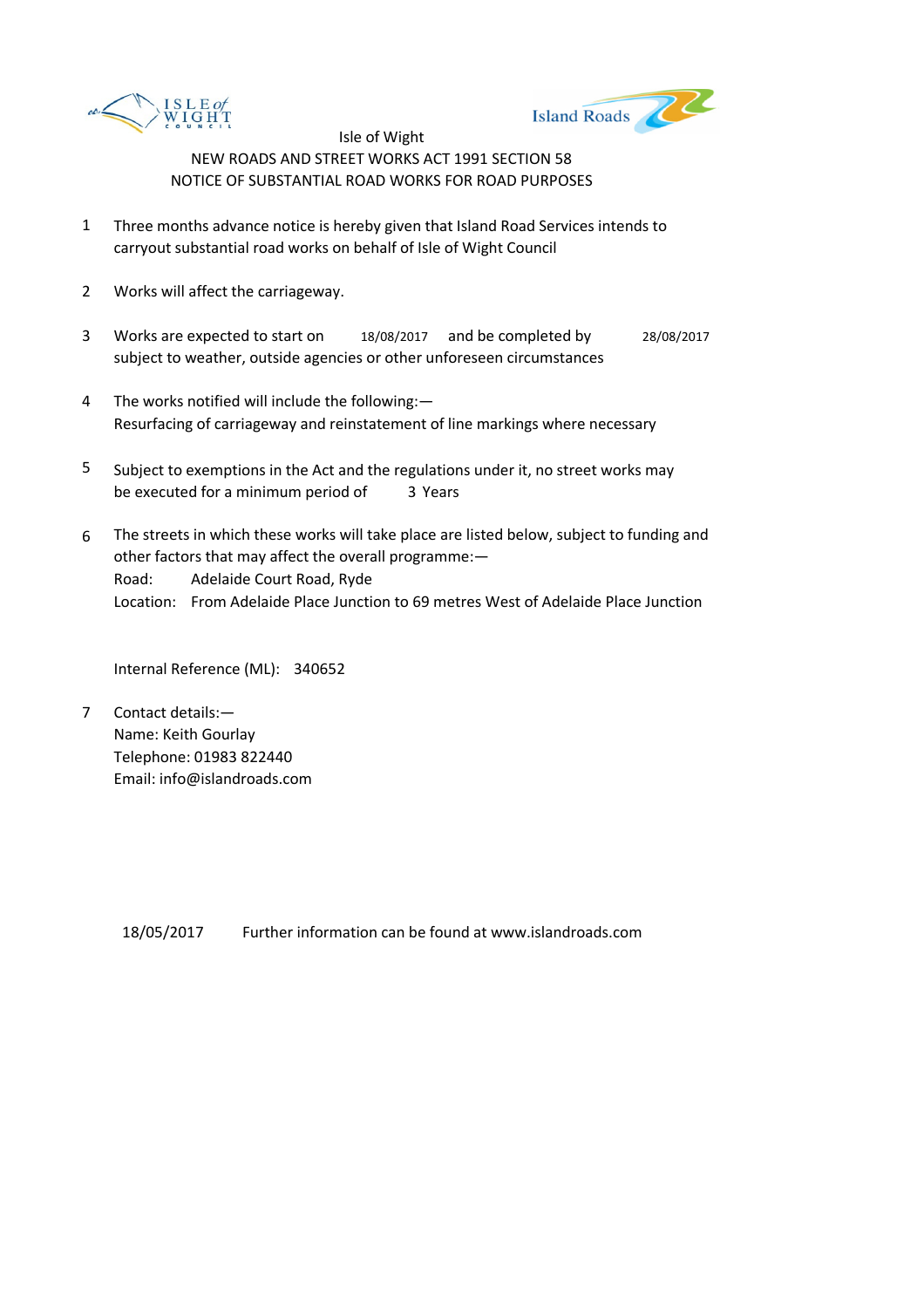



- 1 Three months advance notice is hereby given that Island Road Services intends to carryout substantial road works on behalf of Isle of Wight Council
- 2 Works will affect the carriageway.
- 3 Works are expected to start on 18/08/2017 and be completed by 28/08/2017 subject to weather, outside agencies or other unforeseen circumstances
- 4 The works notified will include the following:— Resurfacing of carriageway and reinstatement of line markings where necessary
- 5 be executed for a minimum period of 3 Years Subject to exemptions in the Act and the regulations under it, no street works may
- 6 Road: Bettesworth Road, Ryde Location: From Upton Road Junction to Southfield Gardens Junction The streets in which these works will take place are listed below, subject to funding and other factors that may affect the overall programme:—

Internal Reference (ML): 340643

7 Contact details:— Name: Keith Gourlay Telephone: 01983 822440 Email: info@islandroads.com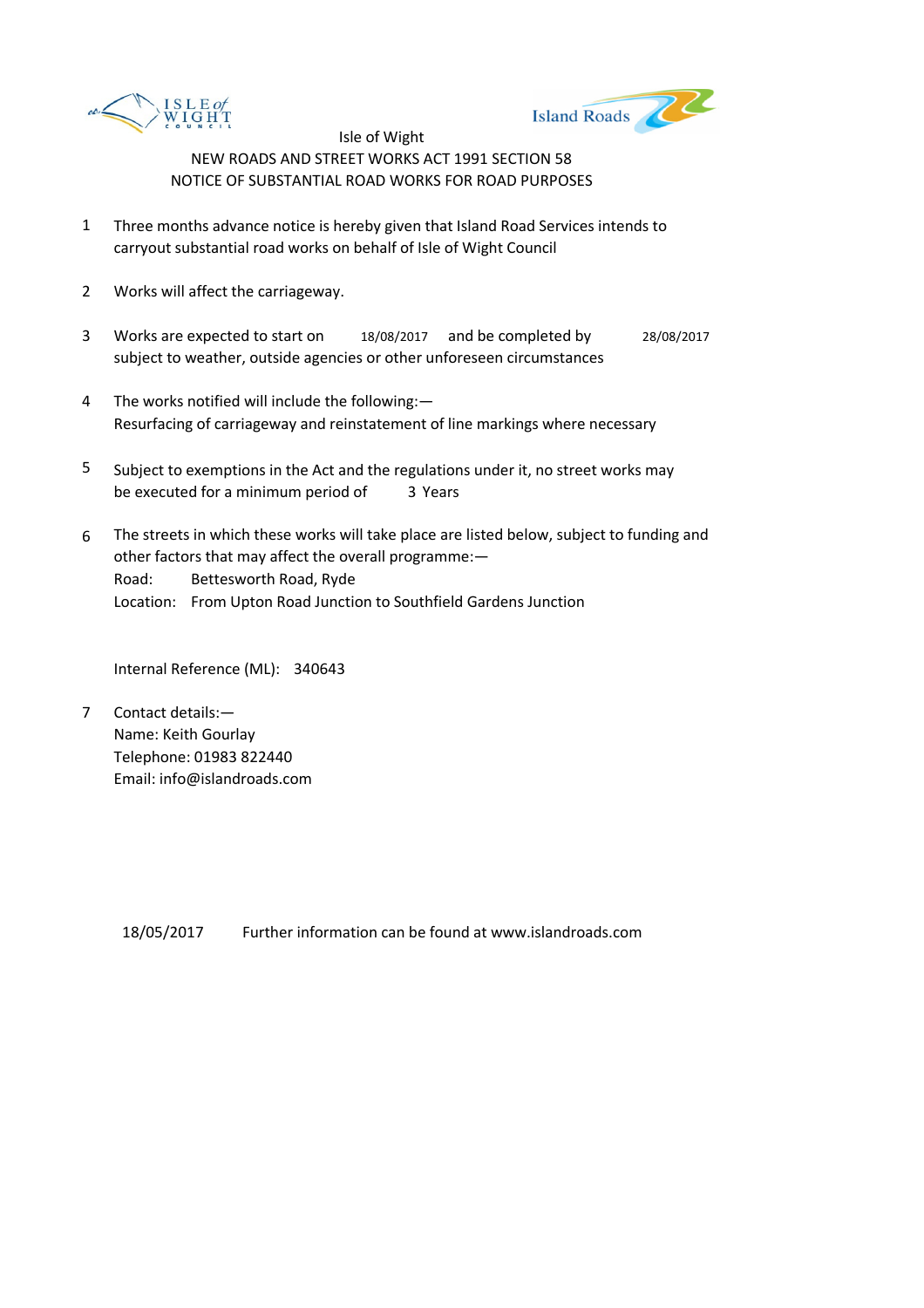



- 1 Three months advance notice is hereby given that Island Road Services intends to carryout substantial road works on behalf of Isle of Wight Council
- 2 Works will affect the carriageway.
- 3 Works are expected to start on 18/08/2017 and be completed by 28/08/2017 subject to weather, outside agencies or other unforeseen circumstances
- 4 The works notified will include the following:— Resurfacing of carriageway and reinstatement of line markings where necessary
- 5 be executed for a minimum period of 3 Years Subject to exemptions in the Act and the regulations under it, no street works may
- 6 Road: Osborne Road, Ryde Location: From Weeks Road Junction to 200 metres South of Weeks Road Junction The streets in which these works will take place are listed below, subject to funding and other factors that may affect the overall programme:—

Internal Reference (ML): 340574

7 Contact details:— Name: Keith Gourlay Telephone: 01983 822440 Email: info@islandroads.com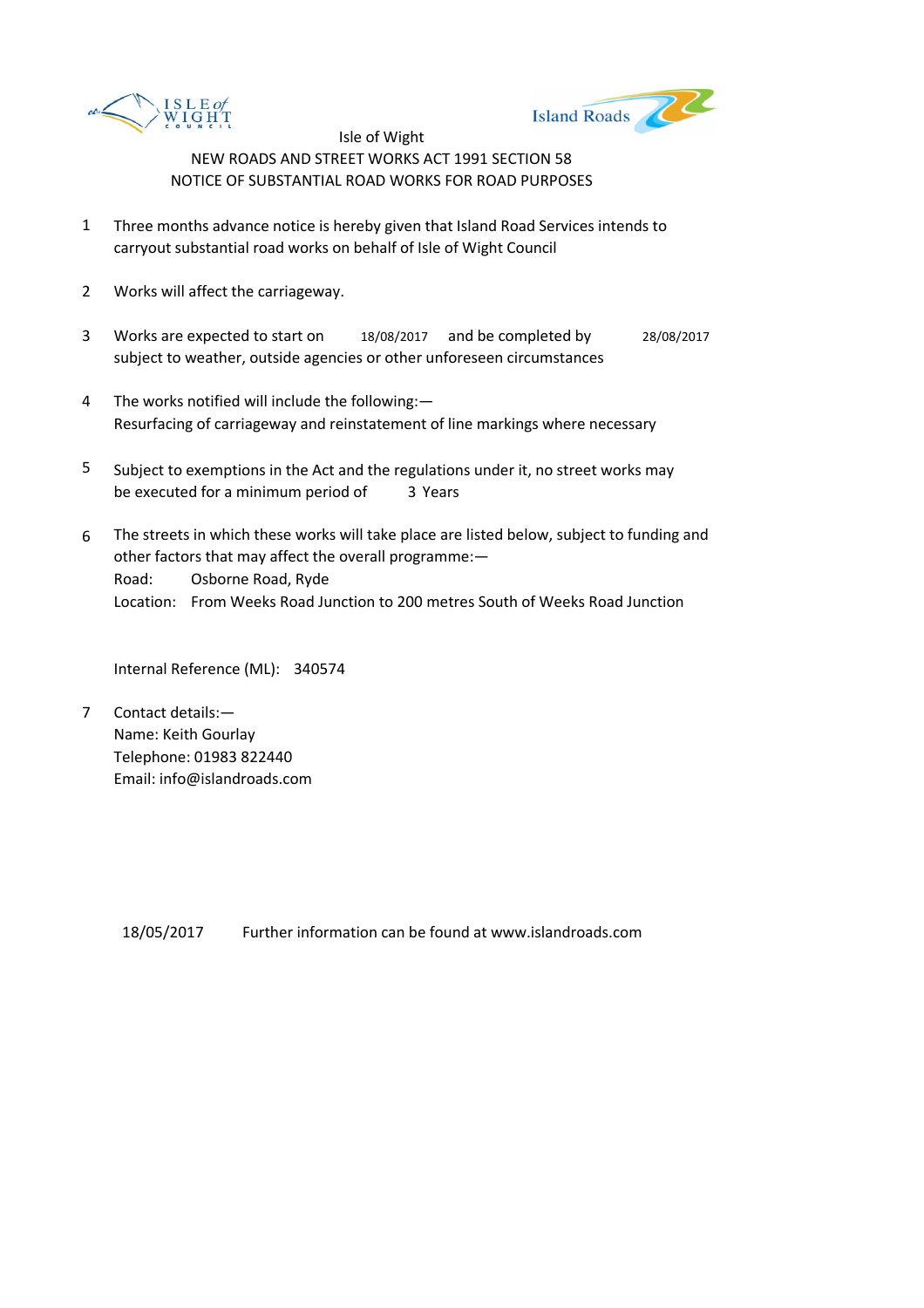



- 1 Three months advance notice is hereby given that Island Road Services intends to carryout substantial road works on behalf of Isle of Wight Council
- 2 Works will affect the carriageway.
- 3 Works are expected to start on 18/08/2017 and be completed by 28/08/2017 subject to weather, outside agencies or other unforeseen circumstances
- 4 The works notified will include the following:— Resurfacing of carriageway and reinstatement of line markings where necessary
- 5 be executed for a minimum period of 3 Years Subject to exemptions in the Act and the regulations under it, no street works may
- 6 Road: Palmers Road, Wootton Location: From Lushington Hill Junction to 310 metres North of Lushington Hill Junction The streets in which these works will take place are listed below, subject to funding and other factors that may affect the overall programme:—

Internal Reference (ML): 340416

7 Contact details:— Name: Keith Gourlay Telephone: 01983 822440 Email: info@islandroads.com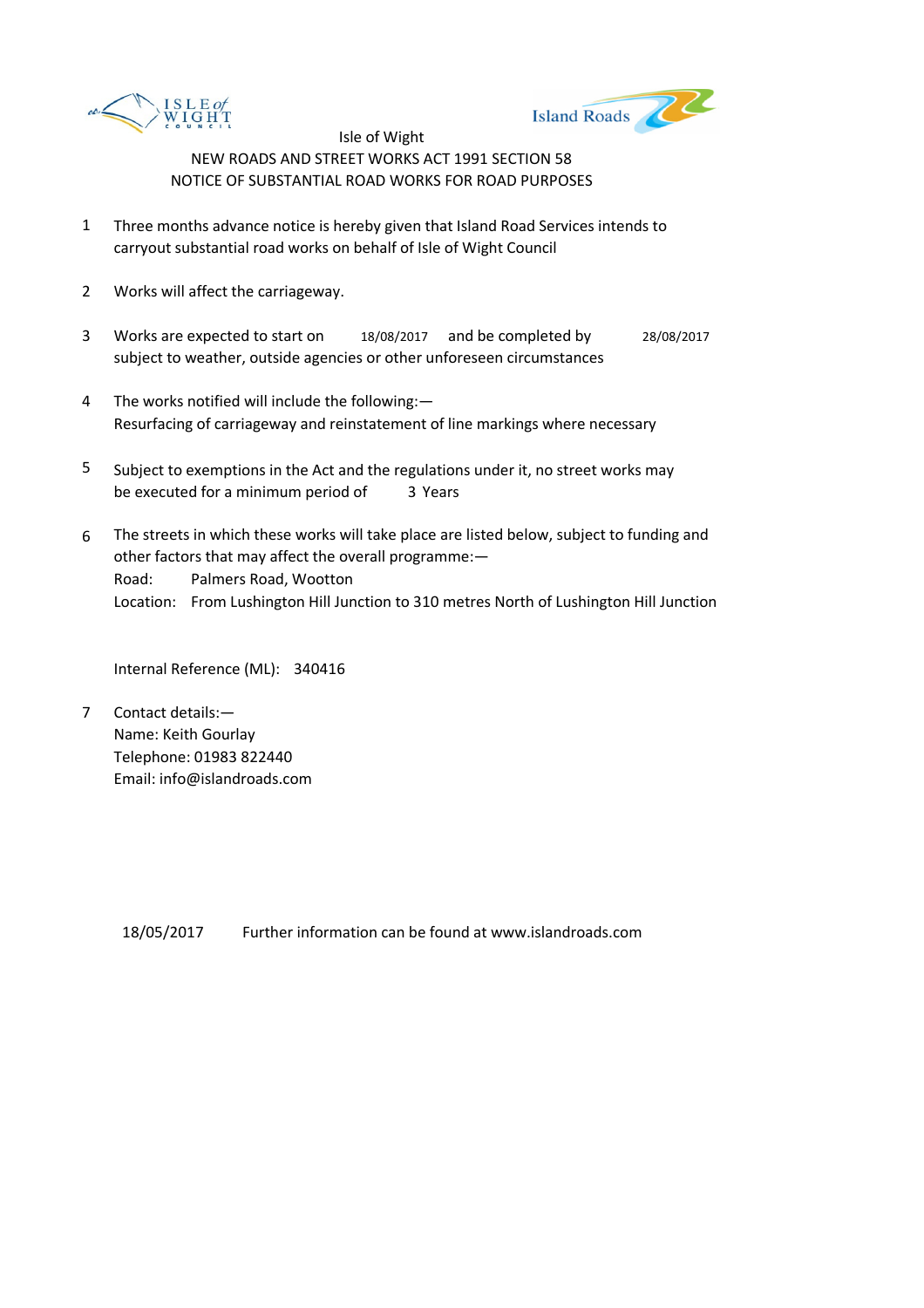



- 1 Three months advance notice is hereby given that Island Road Services intends to carryout substantial road works on behalf of Isle of Wight Council
- 2 Works will affect the carriageway.
- 3 Works are expected to start on 18/08/2017 and be completed by 28/08/2017 subject to weather, outside agencies or other unforeseen circumstances
- 4 The works notified will include the following:— Resurfacing of carriageway and reinstatement of line markings where necessary
- 5 be executed for a minimum period of 3 Years Subject to exemptions in the Act and the regulations under it, no street works may
- 6 The streets in which these works will take place are listed below, subject to funding and other factors that may affect the overall programme:—

Road: Quay Lane, Brading

Location: From 550 metres East of High Street Junction to 730 metres East of High Street Junction

Internal Reference (ML): 340313/1

7 Contact details:— Name: Keith Gourlay Telephone: 01983 822440 Email: info@islandroads.com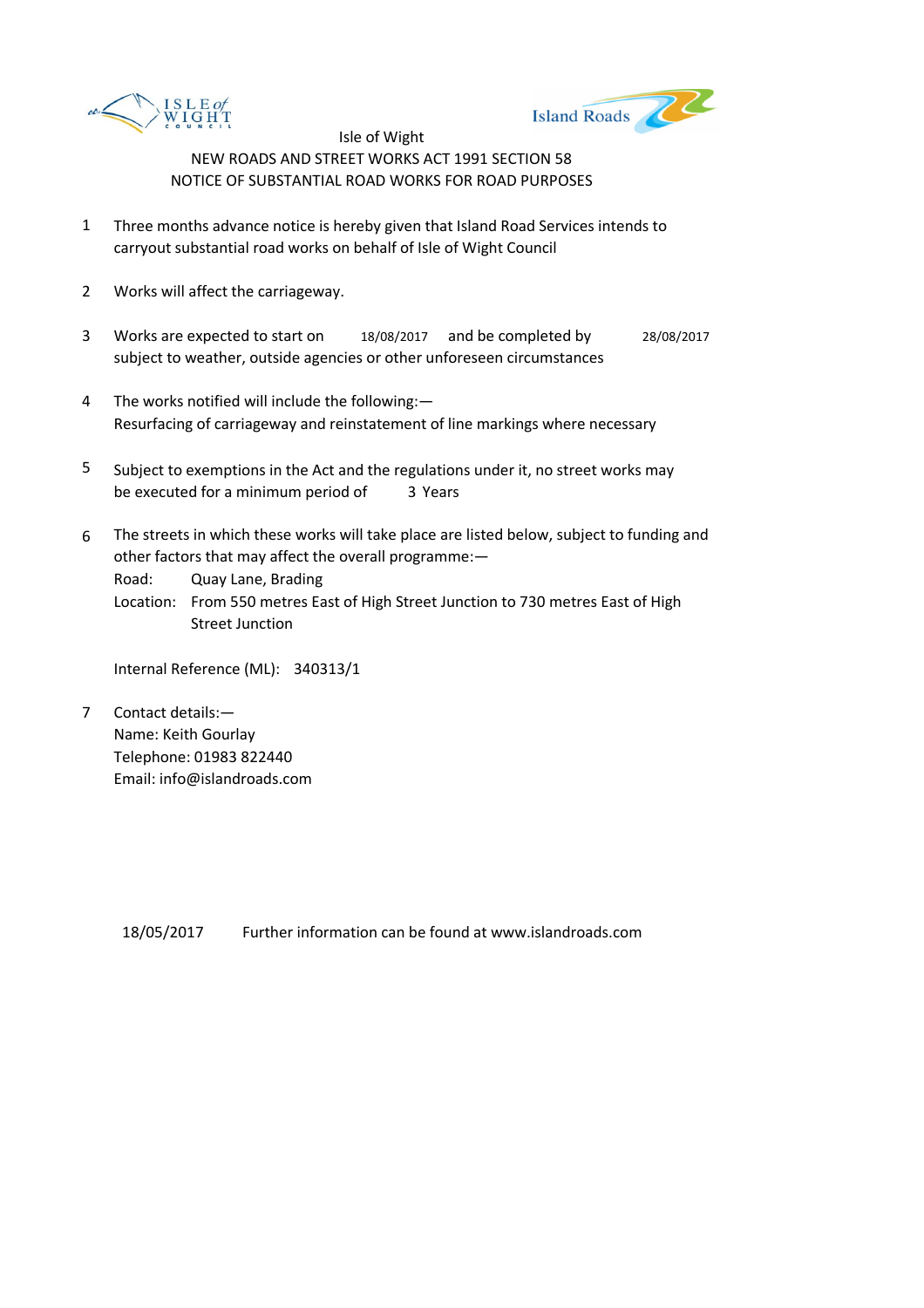



- 1 Three months advance notice is hereby given that Island Road Services intends to carryout substantial road works on behalf of Isle of Wight Council
- 2 Works will affect the carriageway.
- 3 Works are expected to start on 18/08/2017 and be completed by 28/08/2017 subject to weather, outside agencies or other unforeseen circumstances
- 4 The works notified will include the following:— Resurfacing of carriageway and reinstatement of line markings where necessary
- 5 be executed for a minimum period of 3 Years Subject to exemptions in the Act and the regulations under it, no street works may
- 6 Road: Egerton Road, Bembridge Location: Whole Road The streets in which these works will take place are listed below, subject to funding and other factors that may affect the overall programme:—

Internal Reference (ML): 340271

7 Contact details:— Name: Keith Gourlay Telephone: 01983 822440 Email: info@islandroads.com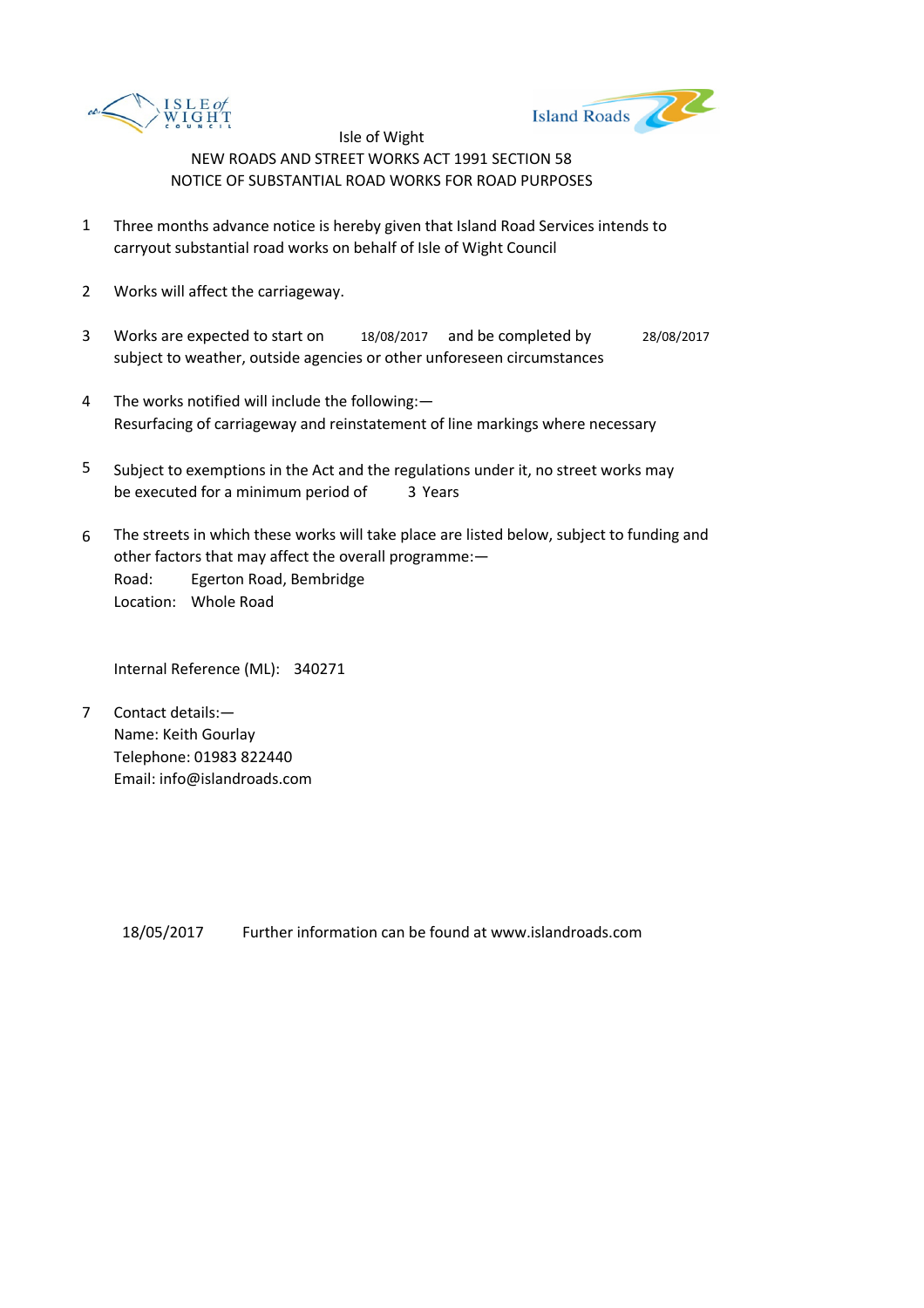



- 1 Three months advance notice is hereby given that Island Road Services intends to carryout substantial road works on behalf of Isle of Wight Council
- 2 Works will affect the carriageway.
- 3 Works are expected to start on 18/08/2017 and be completed by 28/08/2017 subject to weather, outside agencies or other unforeseen circumstances
- 4 The works notified will include the following:— Resurfacing of carriageway and reinstatement of line markings where necessary
- 5 be executed for a minimum period of 3 Years Subject to exemptions in the Act and the regulations under it, no street works may
- 6 Road: The Mall, Brading Location: From Bullys Hill Junction to 260m North of Bullys Hill Junction The streets in which these works will take place are listed below, subject to funding and other factors that may affect the overall programme:—

Internal Reference (ML): 340142

7 Contact details:— Name: Keith Gourlay Telephone: 01983 822440 Email: info@islandroads.com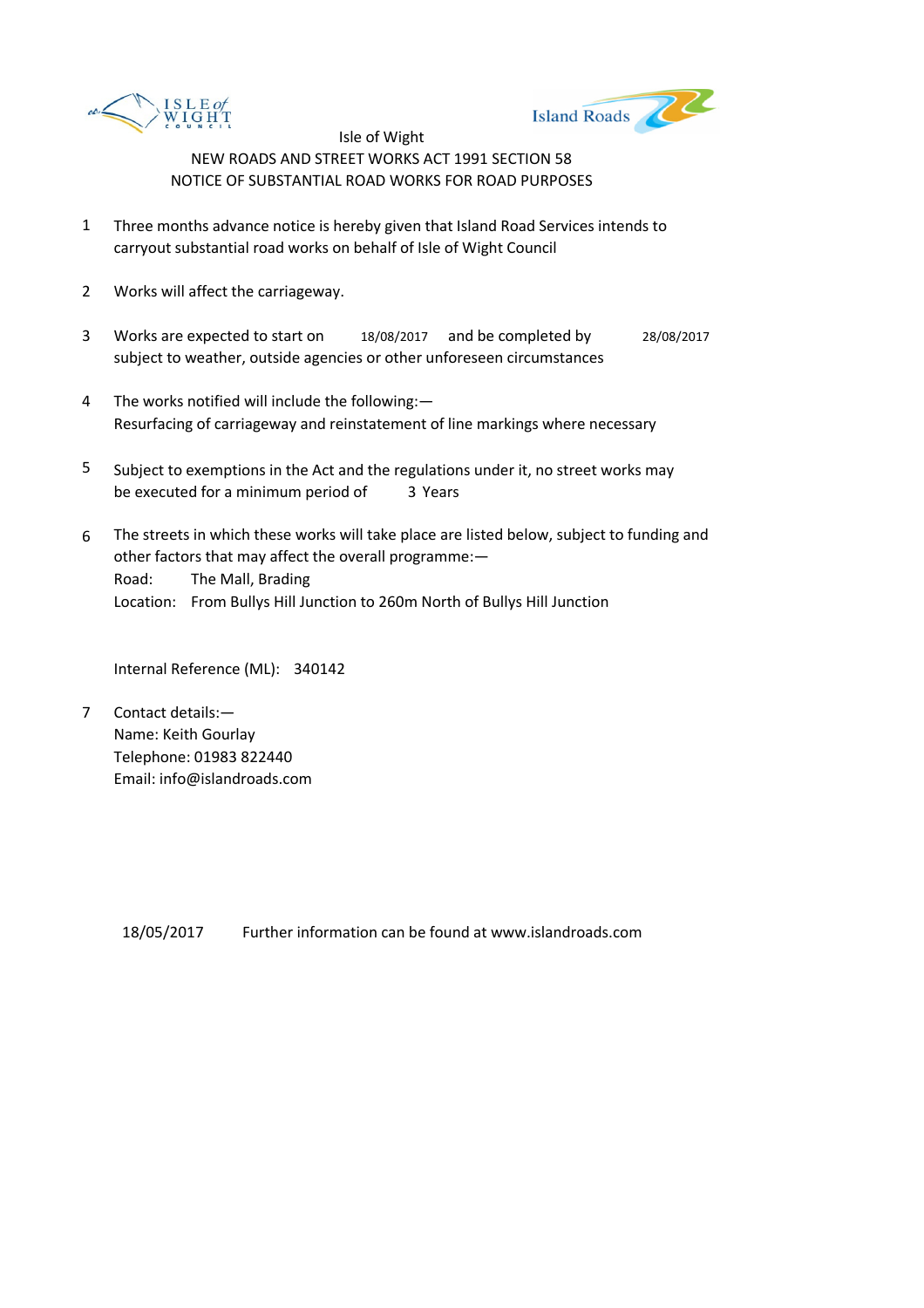



- 1 Three months advance notice is hereby given that Island Road Services intends to carryout substantial road works on behalf of Isle of Wight Council
- 2 Works will affect the carriageway.
- 3 Works are expected to start on 18/08/2017 and be completed by 28/08/2017 subject to weather, outside agencies or other unforeseen circumstances
- 4 The works notified will include the following:— Resurfacing of carriageway and reinstatement of line markings where necessary
- 5 be executed for a minimum period of 3 Years Subject to exemptions in the Act and the regulations under it, no street works may
- 6 Road: Arthur Moody Drive, Carisbrooke Location: Whole Road The streets in which these works will take place are listed below, subject to funding and other factors that may affect the overall programme:—

Internal Reference (ML): 260407

7 Contact details:— Name: Keith Gourlay Telephone: 01983 822440 Email: info@islandroads.com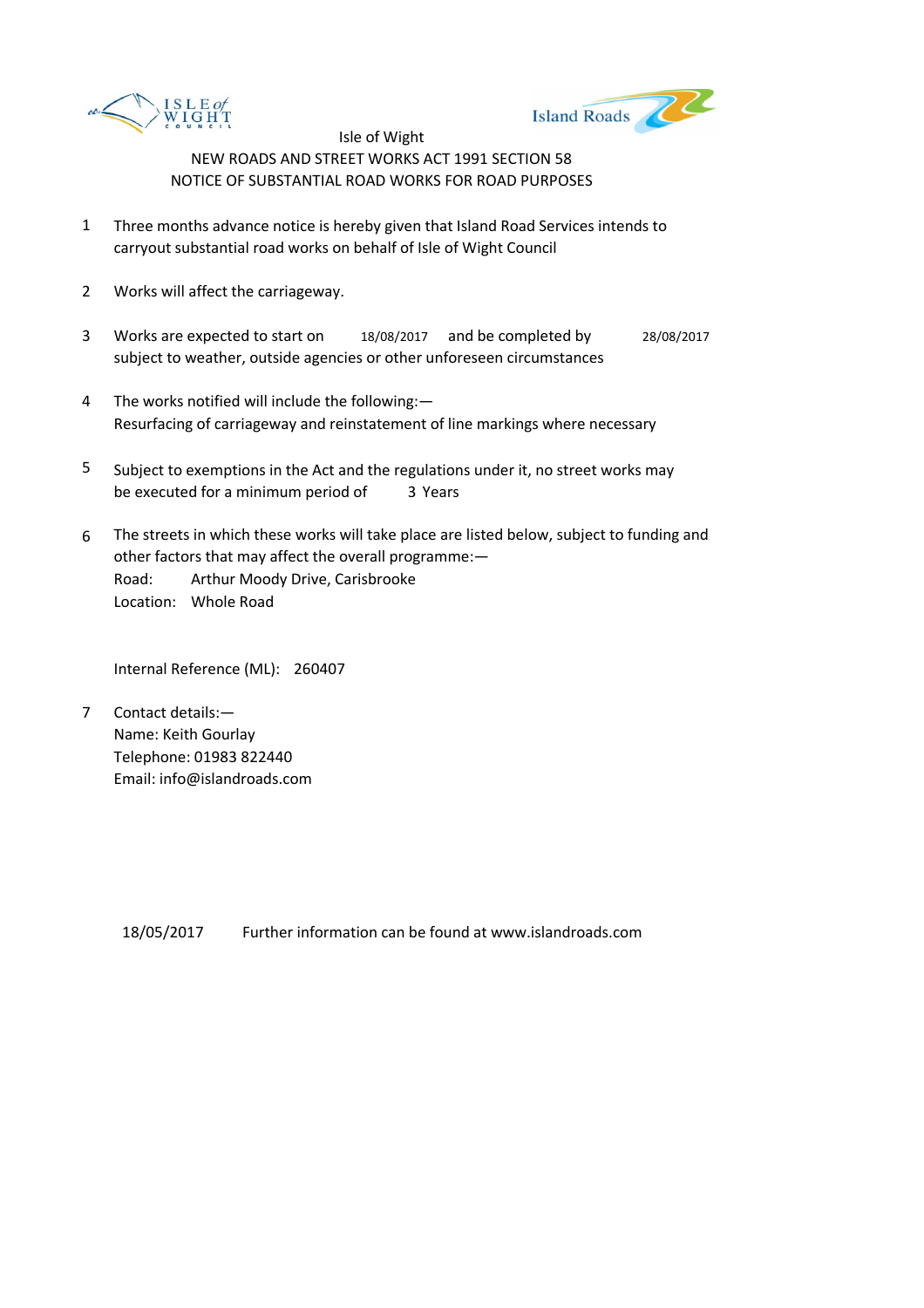



- 1 Three months advance notice is hereby given that Island Road Services intends to carryout substantial road works on behalf of Isle of Wight Council
- 2 Works will affect the carriageway.
- 3 Works are expected to start on 18/08/2017 and be completed by 28/08/2017 subject to weather, outside agencies or other unforeseen circumstances
- 4 The works notified will include the following:— Resurfacing of carriageway and reinstatement of line markings where necessary
- 5 be executed for a minimum period of 3 Years Subject to exemptions in the Act and the regulations under it, no street works may
- 6 The streets in which these works will take place are listed below, subject to funding and other factors that may affect the overall programme:—

Road: Kingfisher Close, Carisbrooke

Location: From 52 metres South West of Fieldfare Road Junction to End of Kingfisher Close cul-de-sac South and West of this Junction

Internal Reference (ML): 260227a

7 Contact details:— Name: Keith Gourlay Telephone: 01983 822440 Email: info@islandroads.com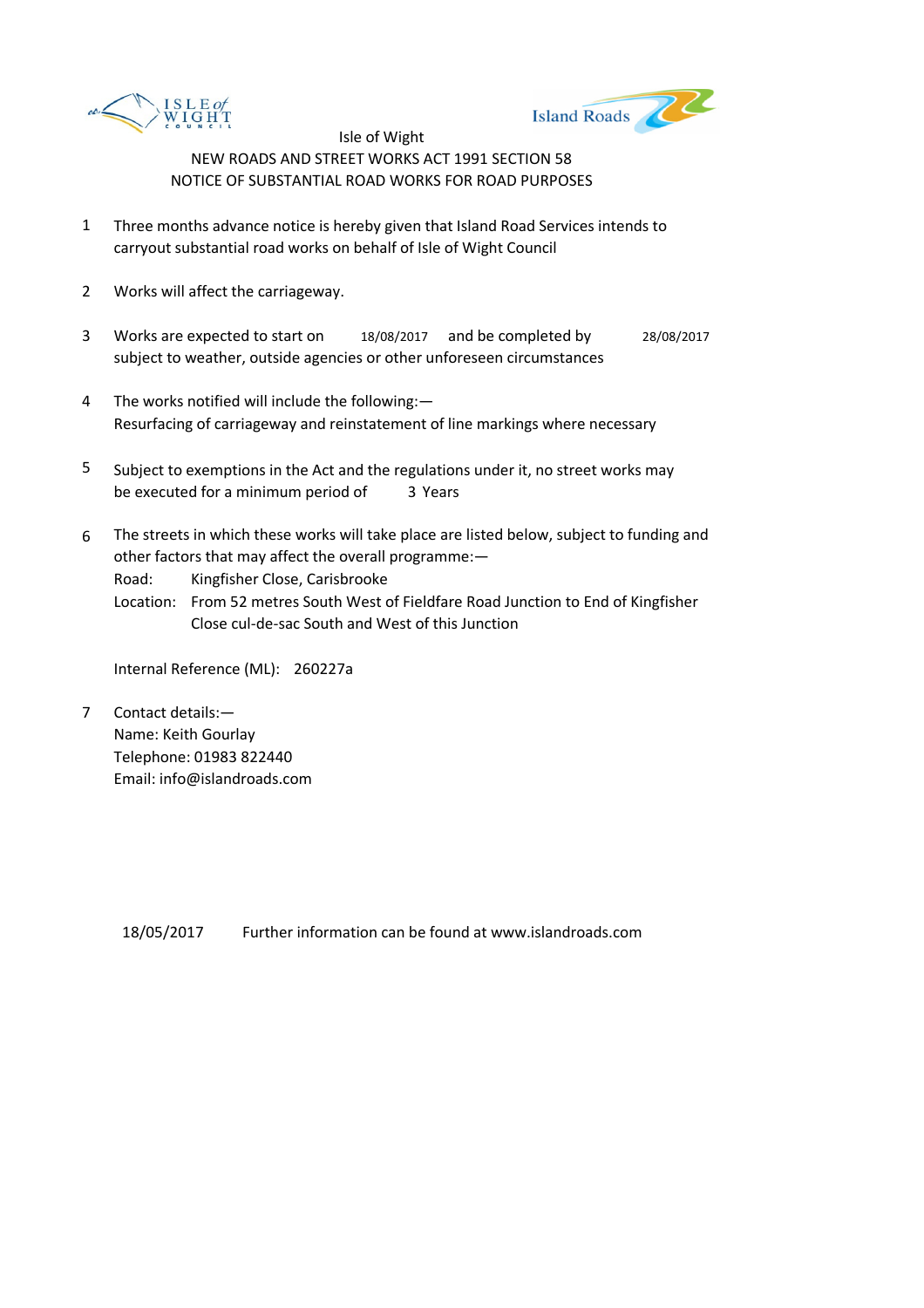



- 1 Three months advance notice is hereby given that Island Road Services intends to carryout substantial road works on behalf of Isle of Wight Council
- 2 Works will affect the carriageway.
- 3 Works are expected to start on 18/08/2017 and be completed by 28/08/2017 subject to weather, outside agencies or other unforeseen circumstances
- 4 The works notified will include the following:— Resurfacing of carriageway and reinstatement of line markings where necessary
- 5 be executed for a minimum period of 3 Years Subject to exemptions in the Act and the regulations under it, no street works may
- 6 The streets in which these works will take place are listed below, subject to funding and other factors that may affect the overall programme:—

Road: Kingfisher Close, Carisbrooke

Location: Eastern end of the southern cul-de-sac of Kingfisher Close approx. 26 metres in length

Internal Reference (ML): 260227

7 Contact details:— Name: Keith Gourlay Telephone: 01983 822440 Email: info@islandroads.com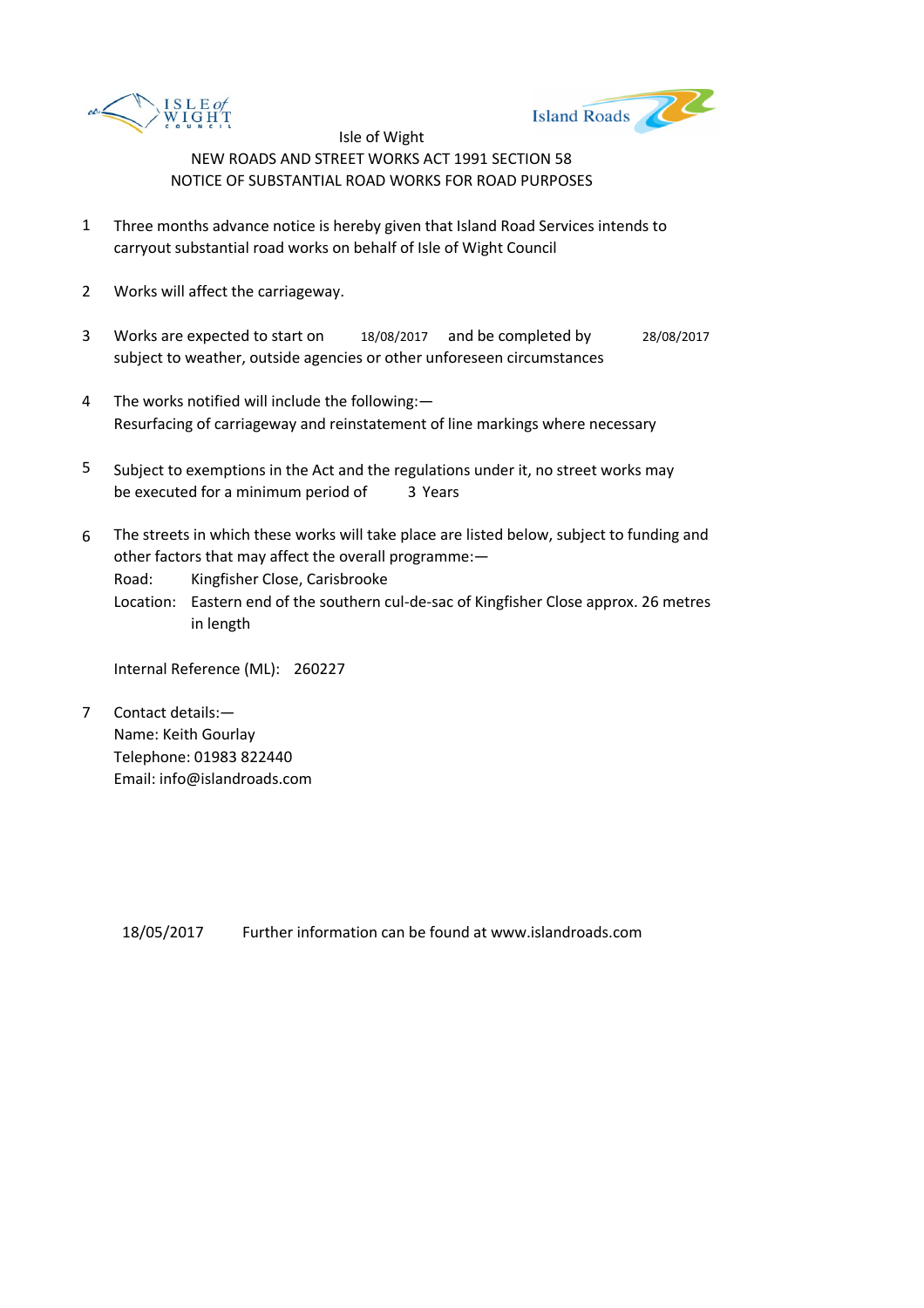



- 1 Three months advance notice is hereby given that Island Road Services intends to carryout substantial road works on behalf of Isle of Wight Council
- 2 Works will affect the carriageway.
- 3 Works are expected to start on 18/08/2017 and be completed by 28/08/2017 subject to weather, outside agencies or other unforeseen circumstances
- 4 The works notified will include the following:— Resurfacing of carriageway and reinstatement of line markings where necessary
- 5 be executed for a minimum period of 3 Years Subject to exemptions in the Act and the regulations under it, no street works may
- 6 Road: Alderbury Road, Newport Location: Whole Road The streets in which these works will take place are listed below, subject to funding and other factors that may affect the overall programme:—

Internal Reference (ML): 241328

7 Contact details:— Name: Keith Gourlay Telephone: 01983 822440 Email: info@islandroads.com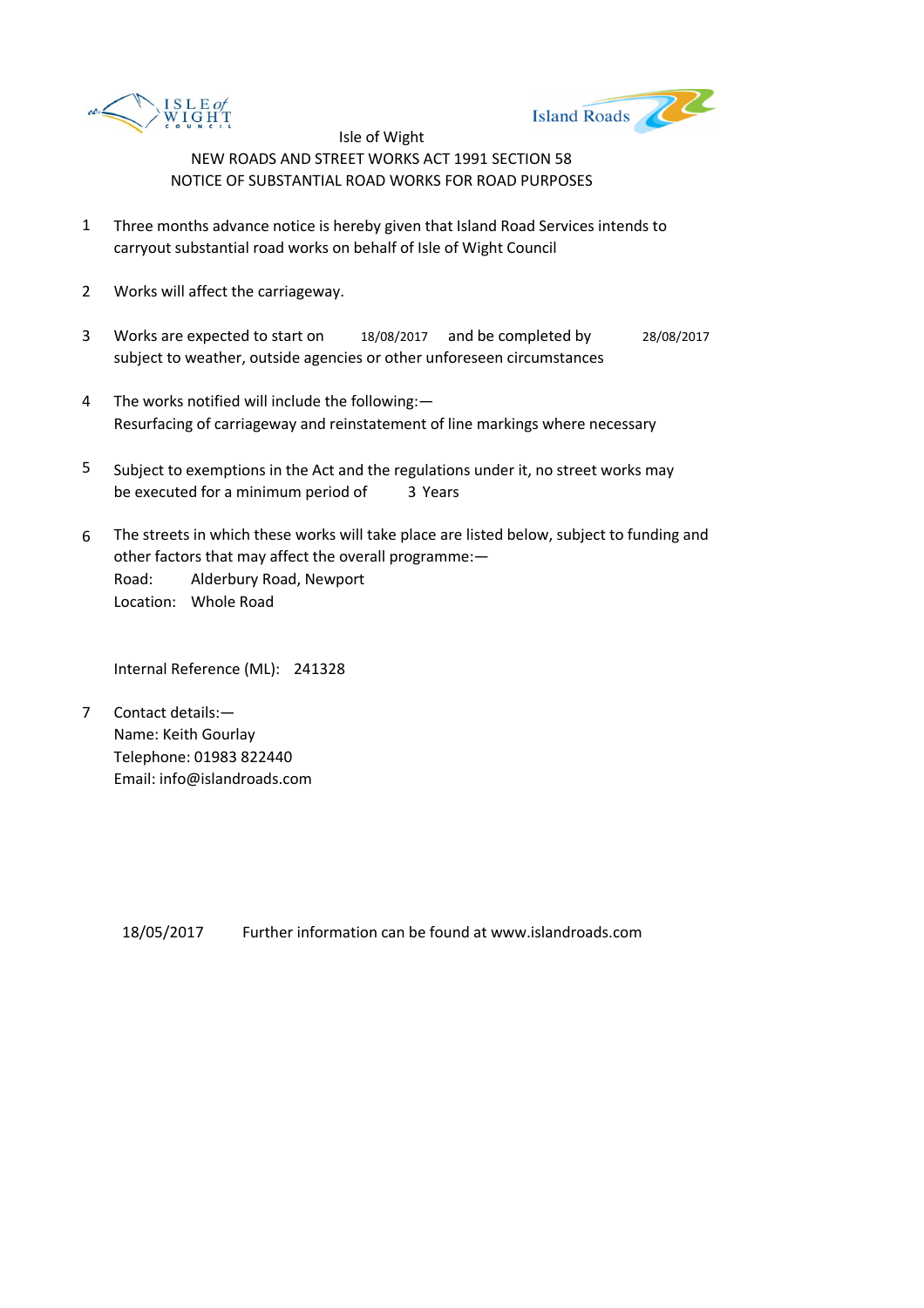



- 1 Three months advance notice is hereby given that Island Road Services intends to carryout substantial road works on behalf of Isle of Wight Council
- 2 Works will affect the carriageway.
- 3 Works are expected to start on 18/08/2017 and be completed by 28/08/2017 subject to weather, outside agencies or other unforeseen circumstances
- 4 The works notified will include the following:— Resurfacing of carriageway and reinstatement of line markings where necessary
- 5 be executed for a minimum period of 3 Years Subject to exemptions in the Act and the regulations under it, no street works may
- 6 Road: Arthur Moody Drive, Carisbrooke Location: Whole Road The streets in which these works will take place are listed below, subject to funding and other factors that may affect the overall programme:—

Internal Reference (ML): 241239

7 Contact details:— Name: Keith Gourlay Telephone: 01983 822440 Email: info@islandroads.com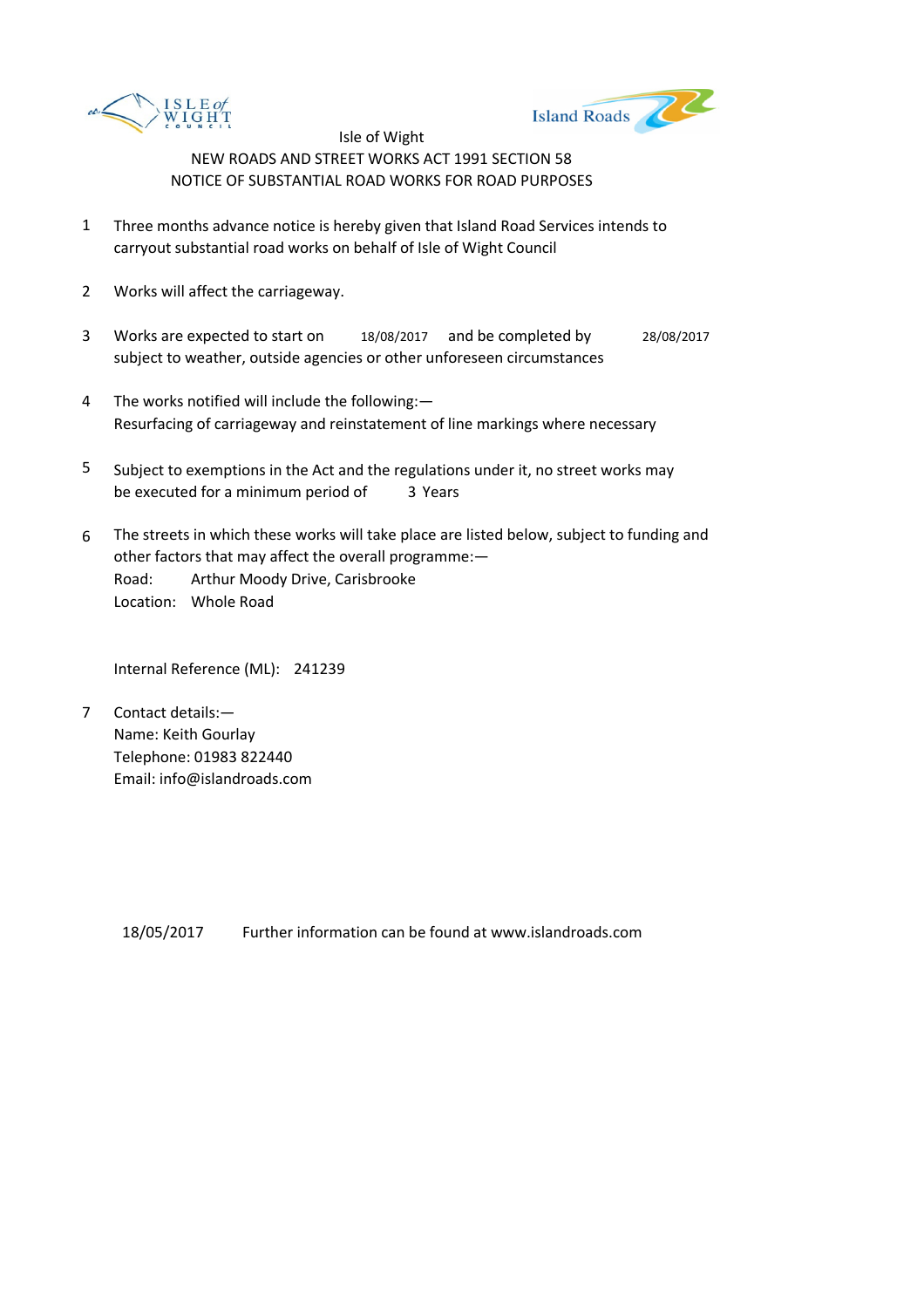



- 1 Three months advance notice is hereby given that Island Road Services intends to carryout substantial road works on behalf of Isle of Wight Council
- 2 Works will affect the carriageway.
- 3 Works are expected to start on 18/08/2017 and be completed by 28/08/2017 subject to weather, outside agencies or other unforeseen circumstances
- 4 The works notified will include the following:— Resurfacing of carriageway and reinstatement of line markings where necessary
- 5 be executed for a minimum period of 3 Years Subject to exemptions in the Act and the regulations under it, no street works may
- 6 Road: Cross Street, Newport Location: Whole Road The streets in which these works will take place are listed below, subject to funding and other factors that may affect the overall programme:—

Internal Reference (ML): 241234

7 Contact details:— Name: Keith Gourlay Telephone: 01983 822440 Email: info@islandroads.com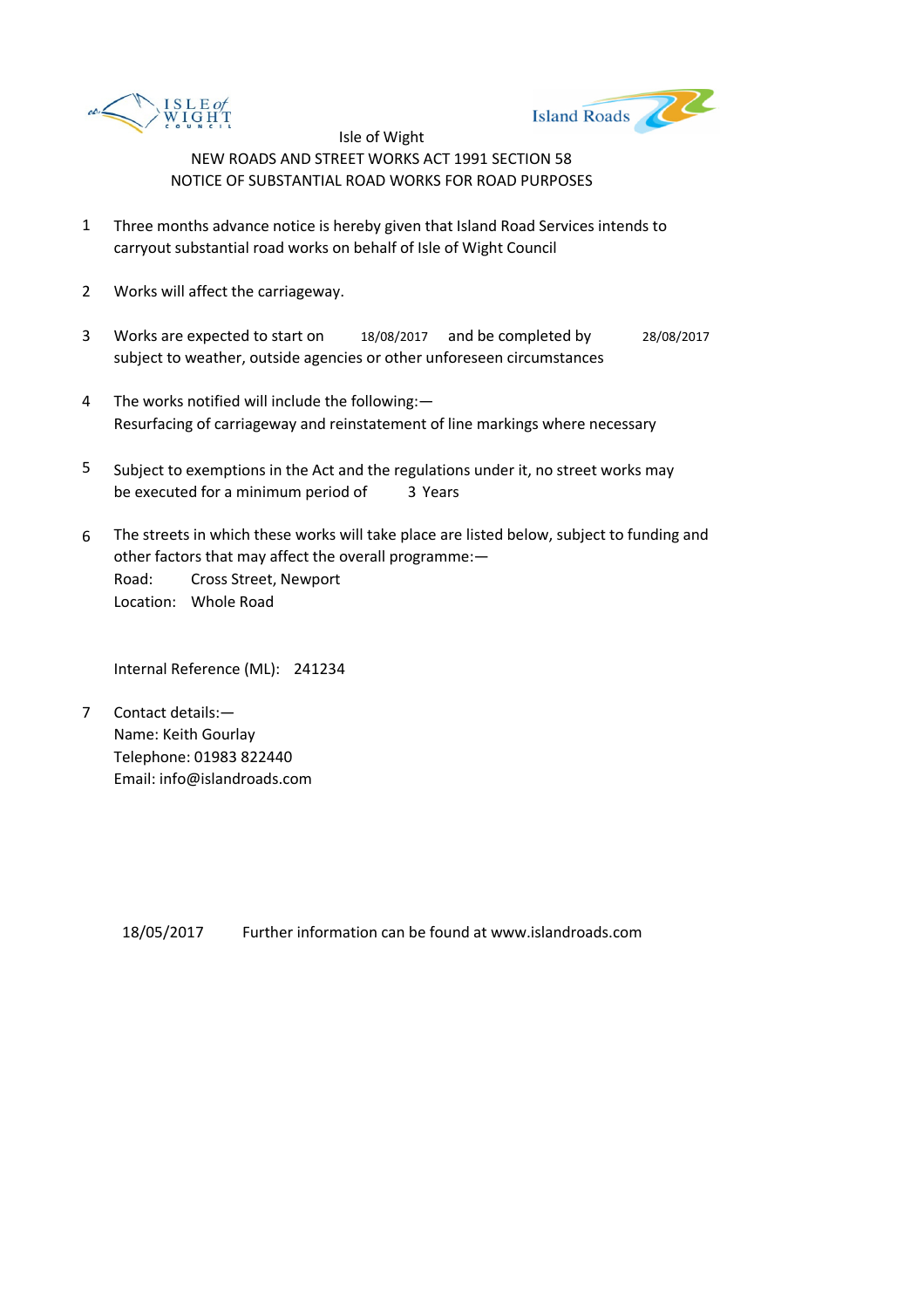



- 1 Three months advance notice is hereby given that Island Road Services intends to carryout substantial road works on behalf of Isle of Wight Council
- 2 Works will affect the carriageway.
- 3 Works are expected to start on 18/08/2017 and be completed by 28/08/2017 subject to weather, outside agencies or other unforeseen circumstances
- 4 The works notified will include the following:— Resurfacing of carriageway and reinstatement of line markings where necessary
- 5 be executed for a minimum period of 3 Years Subject to exemptions in the Act and the regulations under it, no street works may
- 6 Road: Kingfisher Close, Carisbrooke Location: From Fieldfare Road Junction to 190m West of Fieldfare Road Junction The streets in which these works will take place are listed below, subject to funding and other factors that may affect the overall programme:—

Internal Reference (ML): 241227

7 Contact details:— Name: Keith Gourlay Telephone: 01983 822440 Email: info@islandroads.com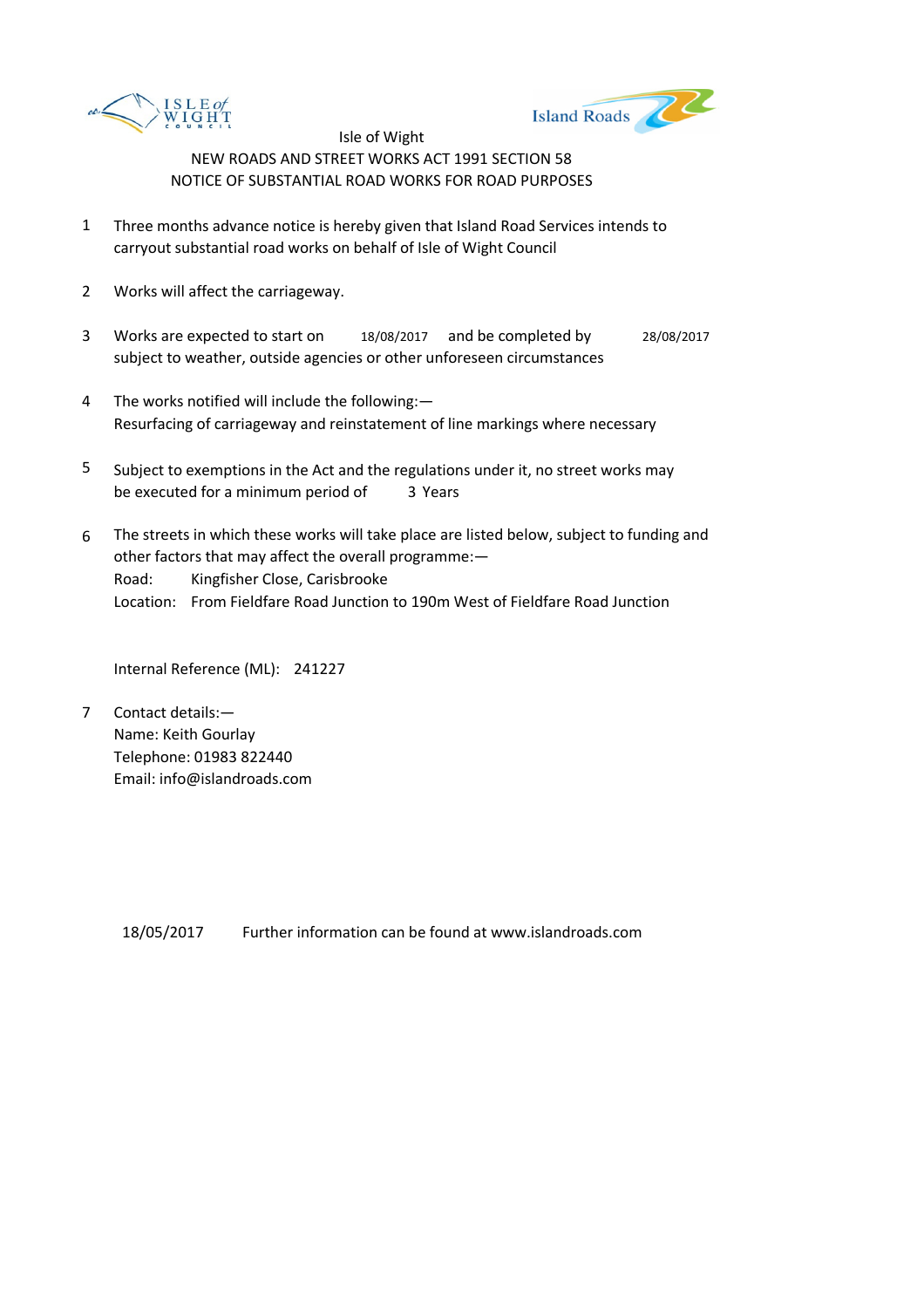



- 1 Three months advance notice is hereby given that Island Road Services intends to carryout substantial road works on behalf of Isle of Wight Council
- 2 Works will affect the carriageway.
- 3 Works are expected to start on 18/08/2017 and be completed by 28/08/2017 subject to weather, outside agencies or other unforeseen circumstances
- 4 The works notified will include the following:— Resurfacing of carriageway and reinstatement of line markings where necessary
- 5 be executed for a minimum period of 3 Years Subject to exemptions in the Act and the regulations under it, no street works may
- 6 Road: Caesars Road, Newport Location: Whole Road The streets in which these works will take place are listed below, subject to funding and other factors that may affect the overall programme:—

Internal Reference (ML): 240329

7 Contact details:— Name: Keith Gourlay Telephone: 01983 822440 Email: info@islandroads.com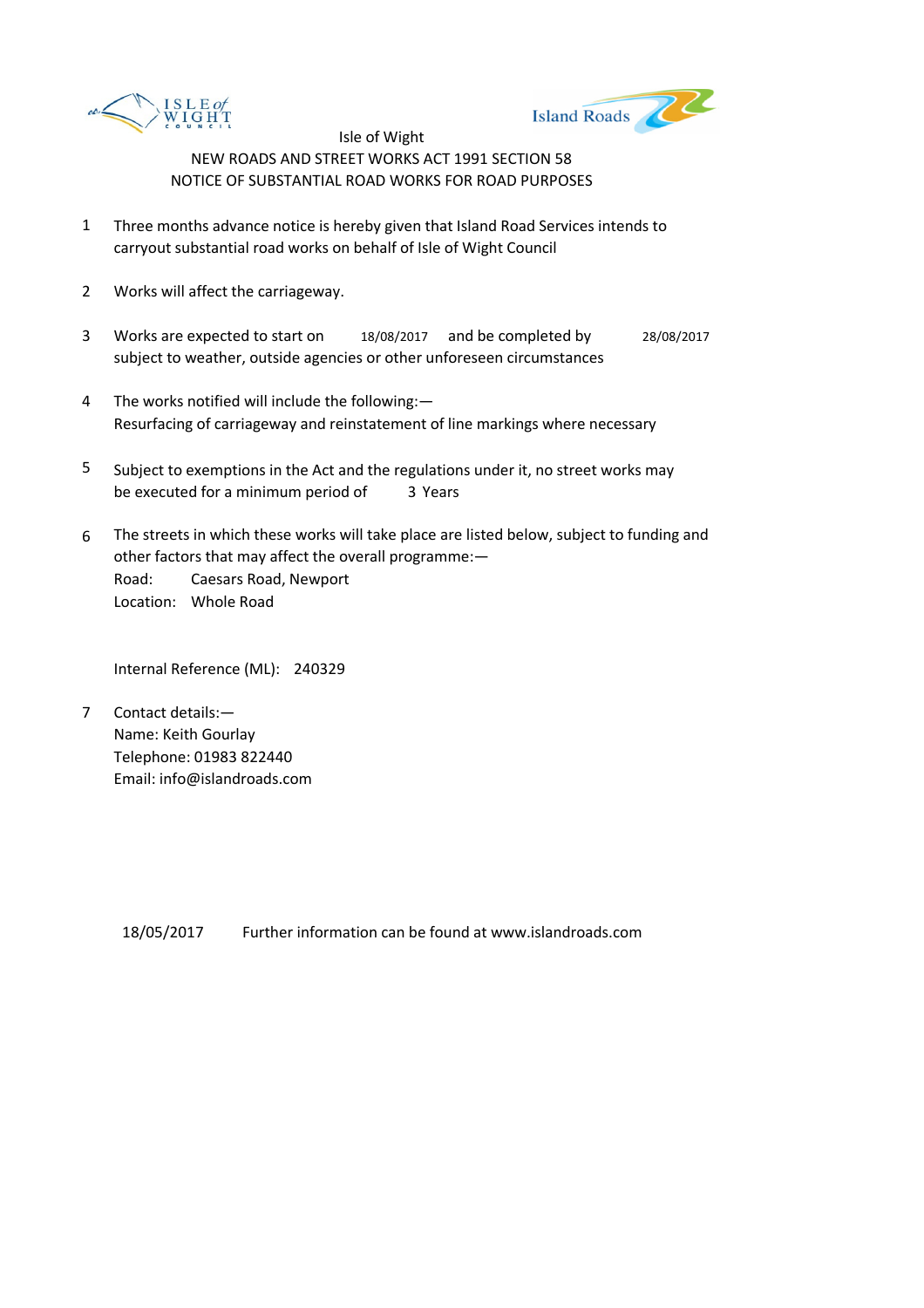



- 1 Three months advance notice is hereby given that Island Road Services intends to carryout substantial road works on behalf of Isle of Wight Council
- 2 Works will affect the carriageway.
- 3 Works are expected to start on 18/08/2017 and be completed by 28/08/2017 subject to weather, outside agencies or other unforeseen circumstances
- 4 The works notified will include the following:— Resurfacing of carriageway and reinstatement of line markings where necessary
- 5 be executed for a minimum period of 3 Years Subject to exemptions in the Act and the regulations under it, no street works may
- 6 Road: Winston Road, Newport Location: From Linden Road Junction to Nelson Road Junction The streets in which these works will take place are listed below, subject to funding and other factors that may affect the overall programme:—

Internal Reference (ML): 240319

7 Contact details:— Name: Keith Gourlay Telephone: 01983 822440 Email: info@islandroads.com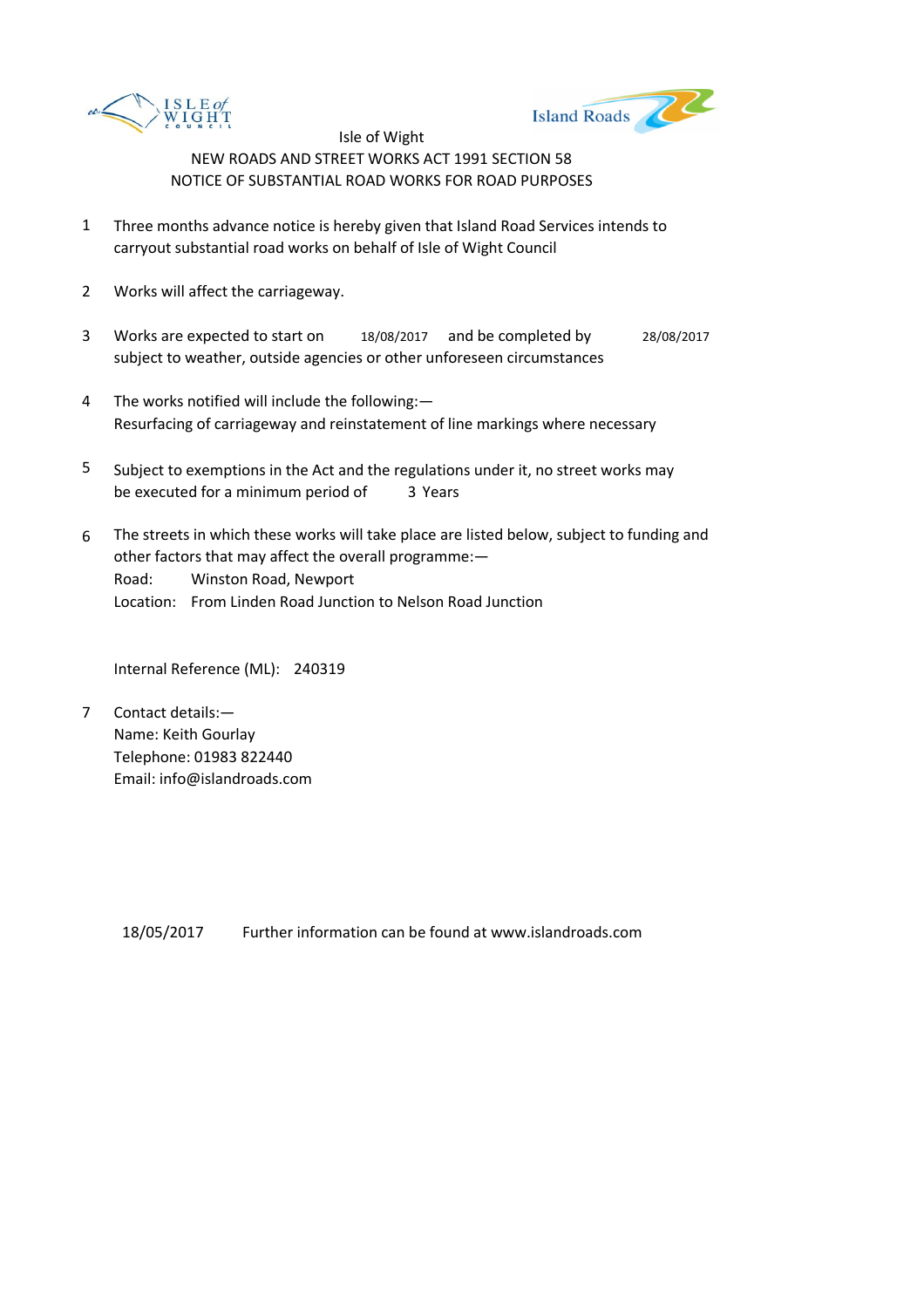



- 1 Three months advance notice is hereby given that Island Road Services intends to carryout substantial road works on behalf of Isle of Wight Council
- 2 Works will affect the carriageway.
- 3 Works are expected to start on 18/08/2017 and be completed by 28/08/2017 subject to weather, outside agencies or other unforeseen circumstances
- 4 The works notified will include the following:— Resurfacing of carriageway and reinstatement of line markings where necessary
- 5 be executed for a minimum period of 3 Years Subject to exemptions in the Act and the regulations under it, no street works may
- 6 Road: Queens Road, Newport Location: From Shide Road Junction to Cypress Road Junction The streets in which these works will take place are listed below, subject to funding and other factors that may affect the overall programme:—

Internal Reference (ML): 240308/1

7 Contact details:— Name: Keith Gourlay Telephone: 01983 822440 Email: info@islandroads.com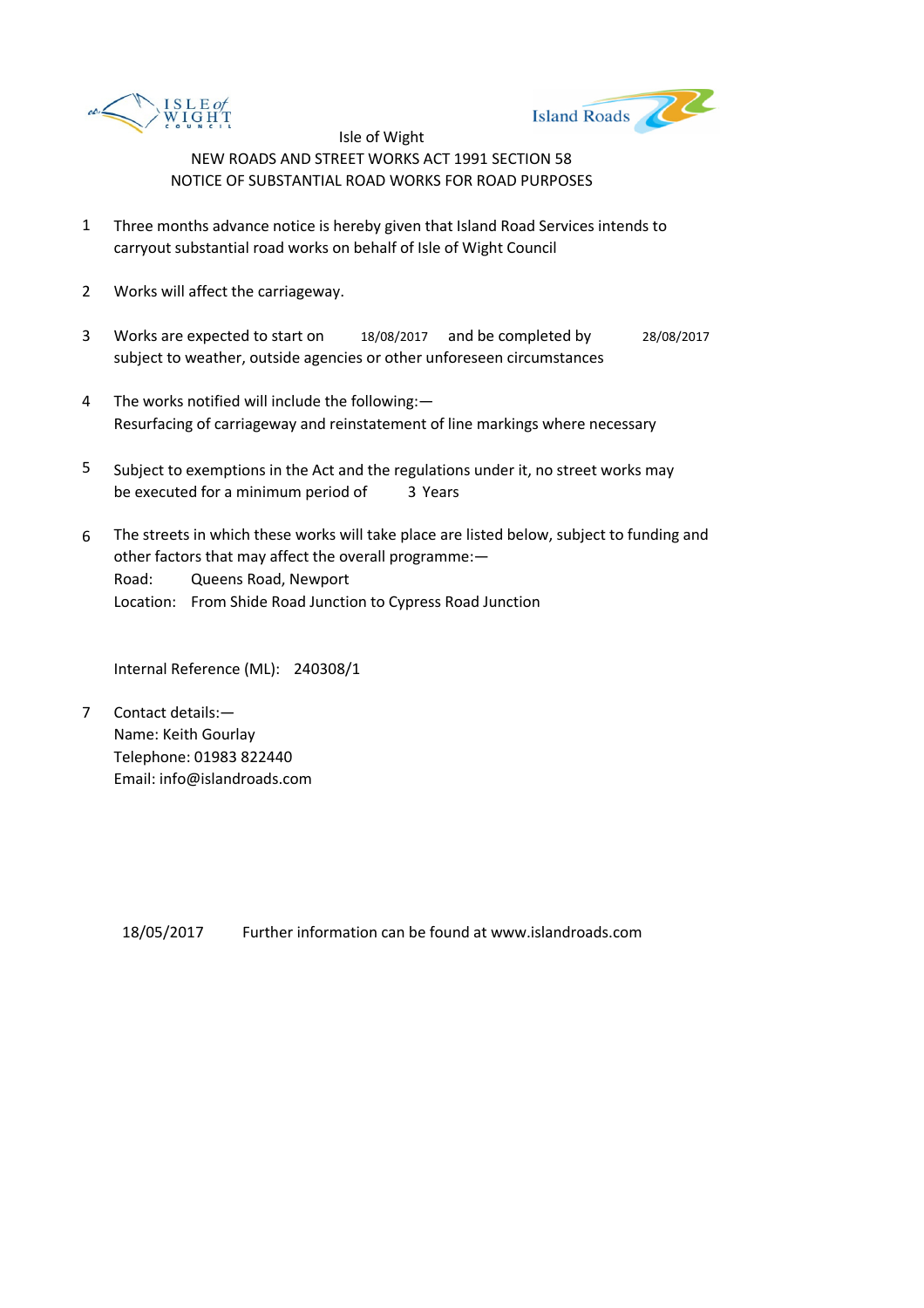



- 1 Three months advance notice is hereby given that Island Road Services intends to carryout substantial road works on behalf of Isle of Wight Council
- 2 Works will affect the carriageway.
- 3 Works are expected to start on 18/08/2017 and be completed by 28/08/2017 subject to weather, outside agencies or other unforeseen circumstances
- 4 The works notified will include the following:— Resurfacing of carriageway and reinstatement of line markings where necessary
- 5 be executed for a minimum period of 3 Years Subject to exemptions in the Act and the regulations under it, no street works may
- 6 Road: Ash Lane, Carisbrooke Location: Whole Road The streets in which these works will take place are listed below, subject to funding and other factors that may affect the overall programme:—

Internal Reference (ML): 240240

7 Contact details:— Name: Keith Gourlay Telephone: 01983 822440 Email: info@islandroads.com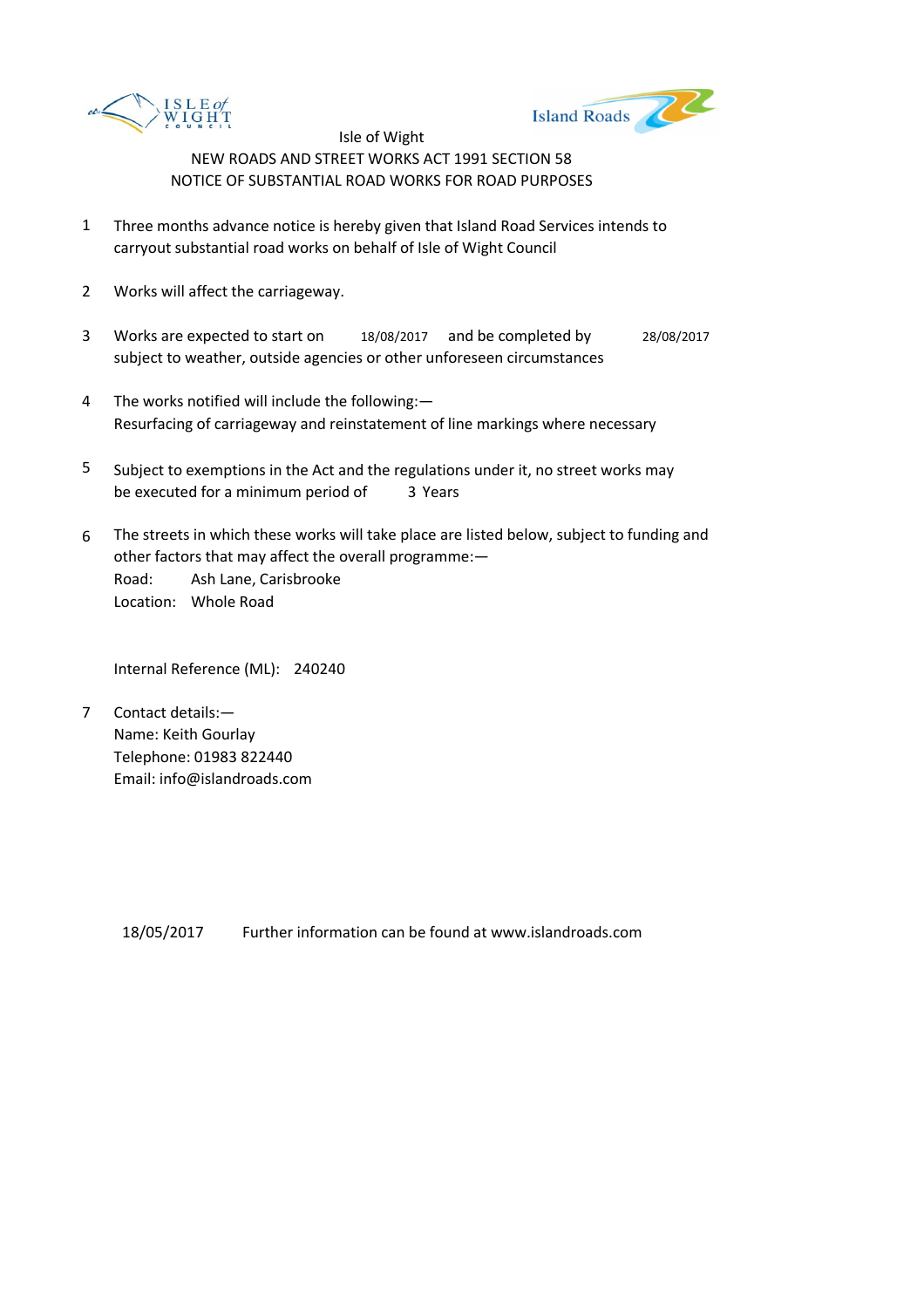



- 1 Three months advance notice is hereby given that Island Road Services intends to carryout substantial road works on behalf of Isle of Wight Council
- 2 Works will affect the carriageway.
- 3 Works are expected to start on 18/08/2017 and be completed by 28/08/2017 subject to weather, outside agencies or other unforeseen circumstances
- 4 The works notified will include the following:— Resurfacing of carriageway and reinstatement of line markings where necessary
- 5 be executed for a minimum period of 3 Years Subject to exemptions in the Act and the regulations under it, no street works may
- 6 The streets in which these works will take place are listed below, subject to funding and other factors that may affect the overall programme:—

Road: Albany Road, Newport

Location: From 18 metres North of Catherine Terrace Junction to 318 metres North of Catherine Terrace Junction

Internal Reference (ML): 240215/1

7 Contact details:— Name: Keith Gourlay Telephone: 01983 822440 Email: info@islandroads.com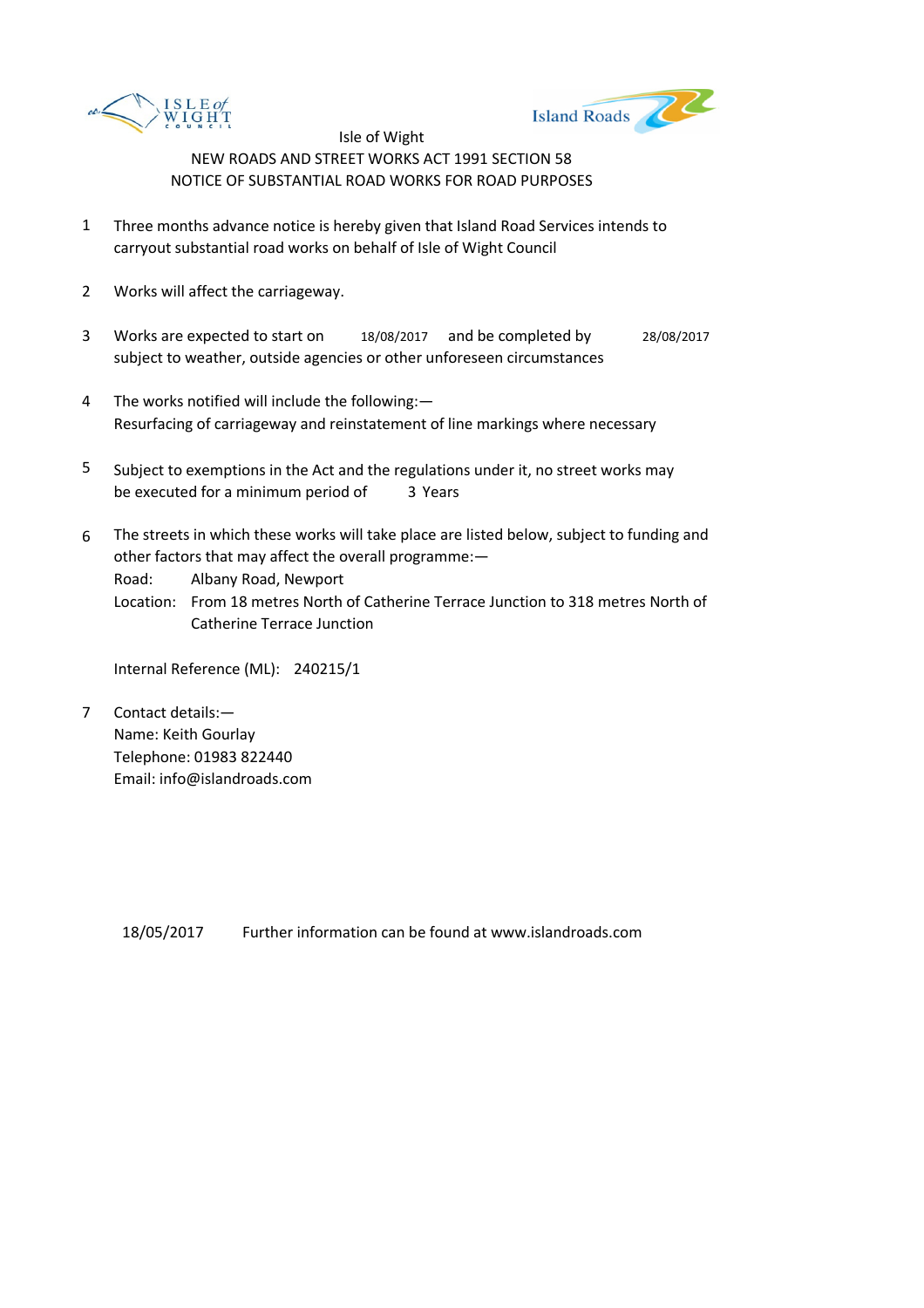



- 1 Three months advance notice is hereby given that Island Road Services intends to carryout substantial road works on behalf of Isle of Wight Council
- 2 Works will affect the carriageway.
- 3 Works are expected to start on 18/08/2017 and be completed by 28/08/2017 subject to weather, outside agencies or other unforeseen circumstances
- 4 The works notified will include the following:— Resurfacing of carriageway and reinstatement of line markings where necessary
- 5 be executed for a minimum period of 3 Years Subject to exemptions in the Act and the regulations under it, no street works may
- 6 Road: Linden Road, Newport Location: From Winston Road Junction to Elm Grove Junction The streets in which these works will take place are listed below, subject to funding and other factors that may affect the overall programme:—

Internal Reference (ML): 240151

7 Contact details:— Name: Keith Gourlay Telephone: 01983 822440 Email: info@islandroads.com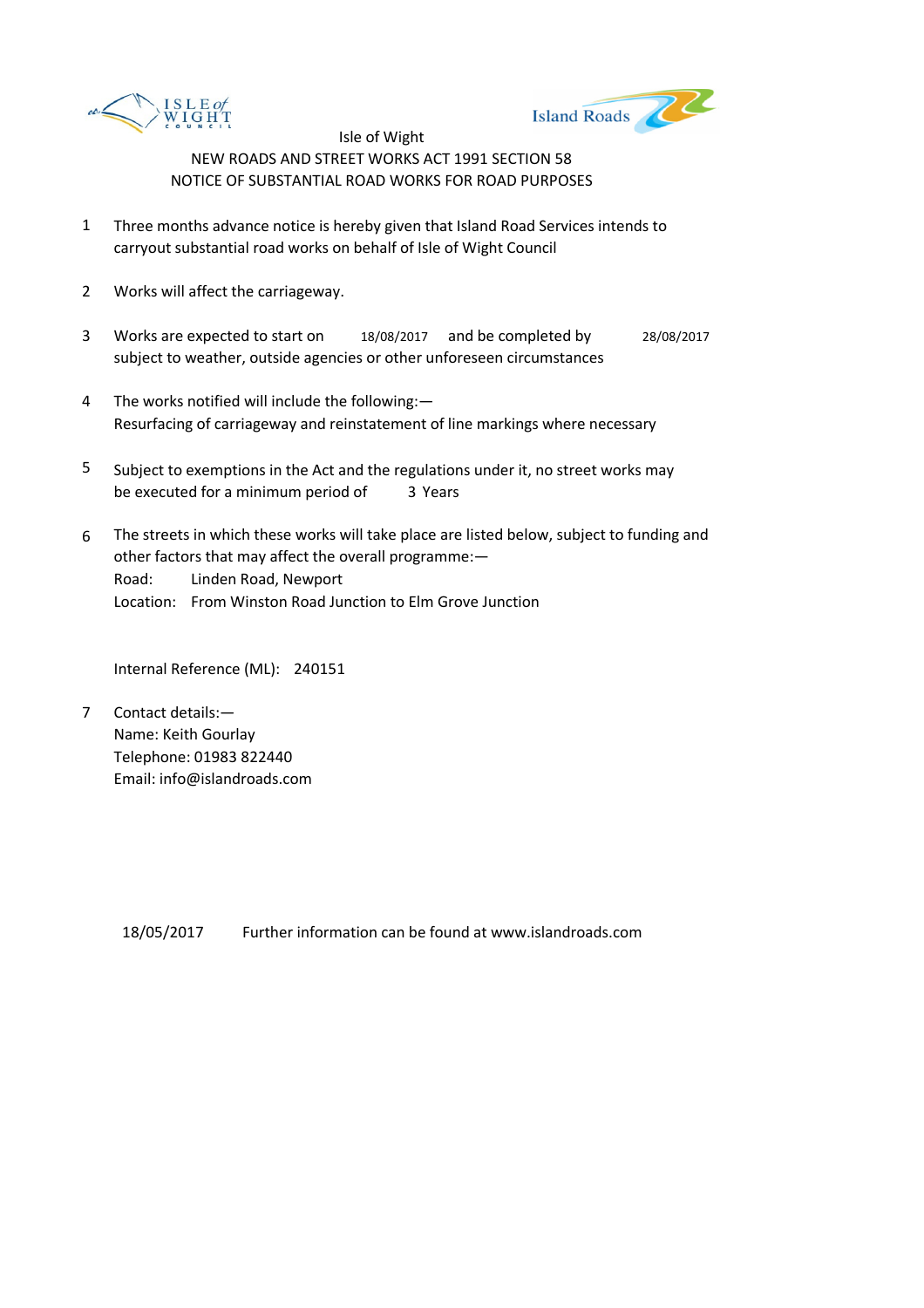



- 1 Three months advance notice is hereby given that Island Road Services intends to carryout substantial road works on behalf of Isle of Wight Council
- 2 Works will affect the carriageway.
- 3 Works are expected to start on 18/08/2017 and be completed by 28/08/2017 subject to weather, outside agencies or other unforeseen circumstances
- 4 The works notified will include the following:— Resurfacing of carriageway and reinstatement of line markings where necessary
- 5 be executed for a minimum period of 3 Years Subject to exemptions in the Act and the regulations under it, no street works may
- 6 Road: Castle Hill, Newport Location: From Cedar Hill Junction to 7 metres South West of Castle Lane Junction The streets in which these works will take place are listed below, subject to funding and other factors that may affect the overall programme:—

Internal Reference (ML): 240085/1

7 Contact details:— Name: Keith Gourlay Telephone: 01983 822440 Email: info@islandroads.com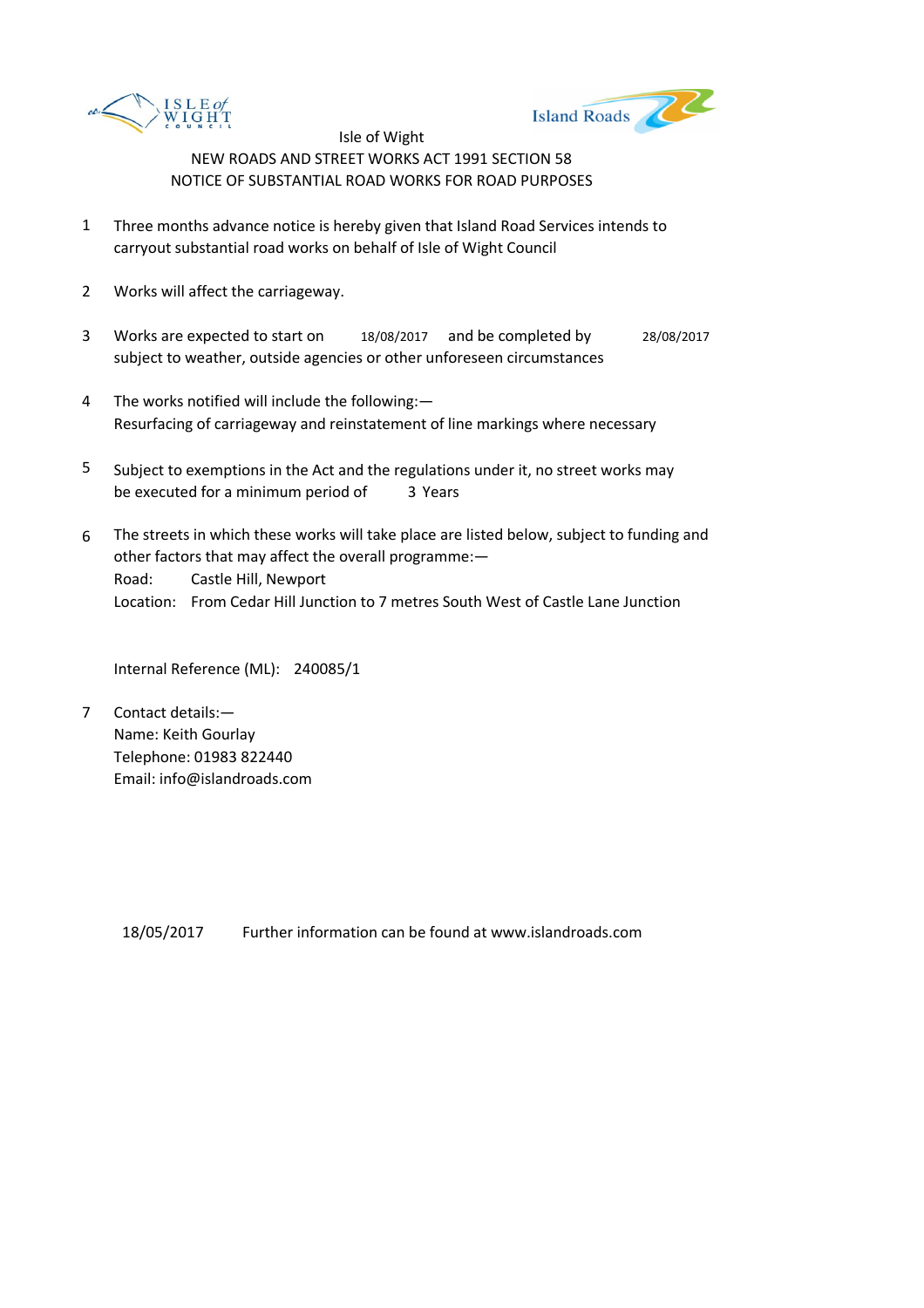



- 1 Three months advance notice is hereby given that Island Road Services intends to carryout substantial road works on behalf of Isle of Wight Council
- 2 Works will affect the carriageway.
- 3 Works are expected to start on 18/08/2017 and be completed by 28/08/2017 subject to weather, outside agencies or other unforeseen circumstances
- 4 The works notified will include the following:— Resurfacing of carriageway and reinstatement of line markings where necessary
- 5 be executed for a minimum period of 3 Years Subject to exemptions in the Act and the regulations under it, no street works may
- 6 Road: Cedar Hill, Newport Location: Whole Road The streets in which these works will take place are listed below, subject to funding and other factors that may affect the overall programme:—

Internal Reference (ML): 230100a

7 Contact details:— Name: Keith Gourlay Telephone: 01983 822440 Email: info@islandroads.com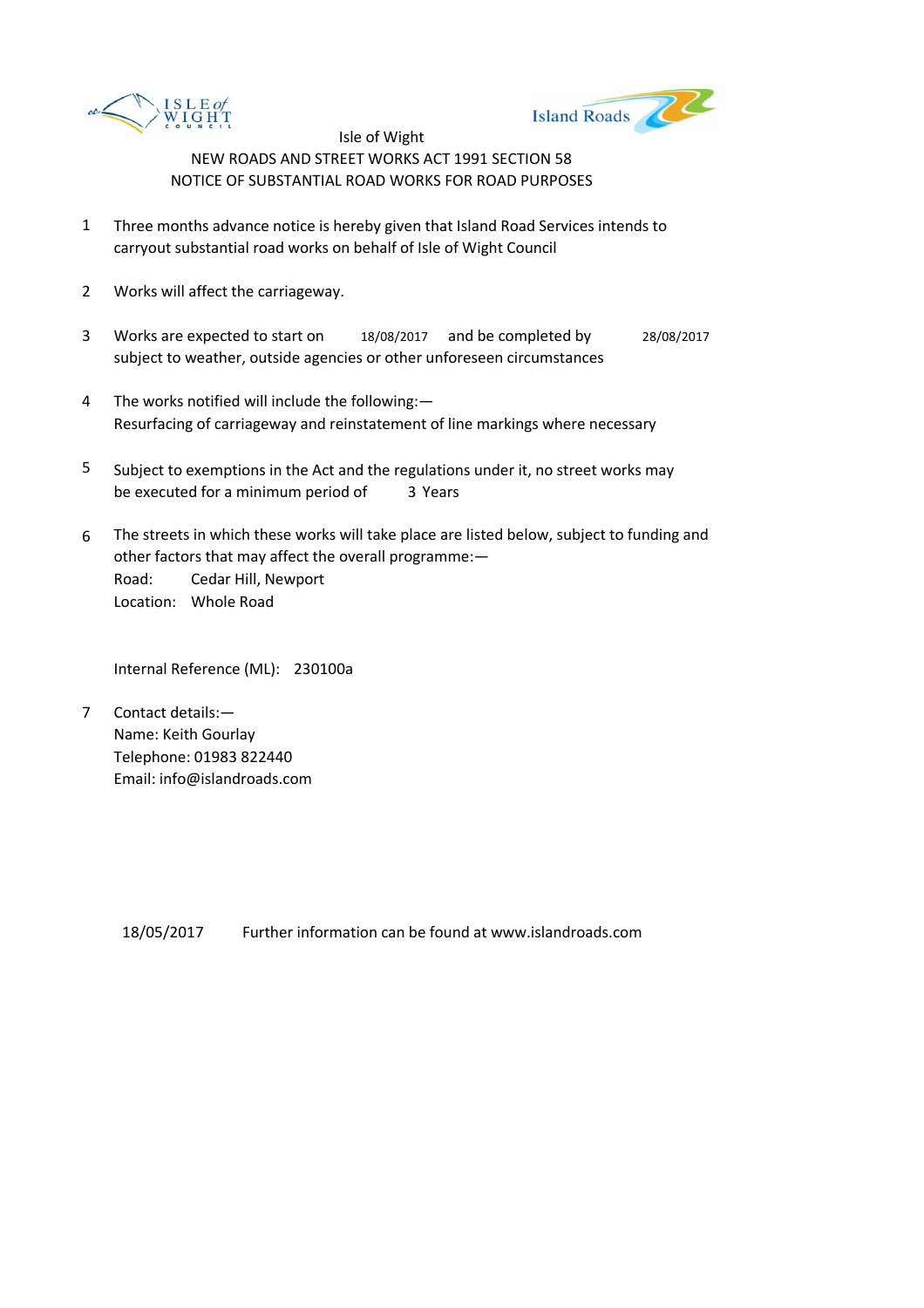



- 1 Three months advance notice is hereby given that Island Road Services intends to carryout substantial road works on behalf of Isle of Wight Council
- 2 Works will affect the carriageway.
- 3 Works are expected to start on 18/08/2017 and be completed by 28/08/2017 subject to weather, outside agencies or other unforeseen circumstances
- 4 The works notified will include the following:— Resurfacing of carriageway and reinstatement of line markings where necessary
- 5 be executed for a minimum period of 3 Years Subject to exemptions in the Act and the regulations under it, no street works may
- 6 Road: Ash Grove, Cowes Location: Whole Road The streets in which these works will take place are listed below, subject to funding and other factors that may affect the overall programme:—

Internal Reference (ML): 160354

7 Contact details:— Name: Keith Gourlay Telephone: 01983 822440 Email: info@islandroads.com